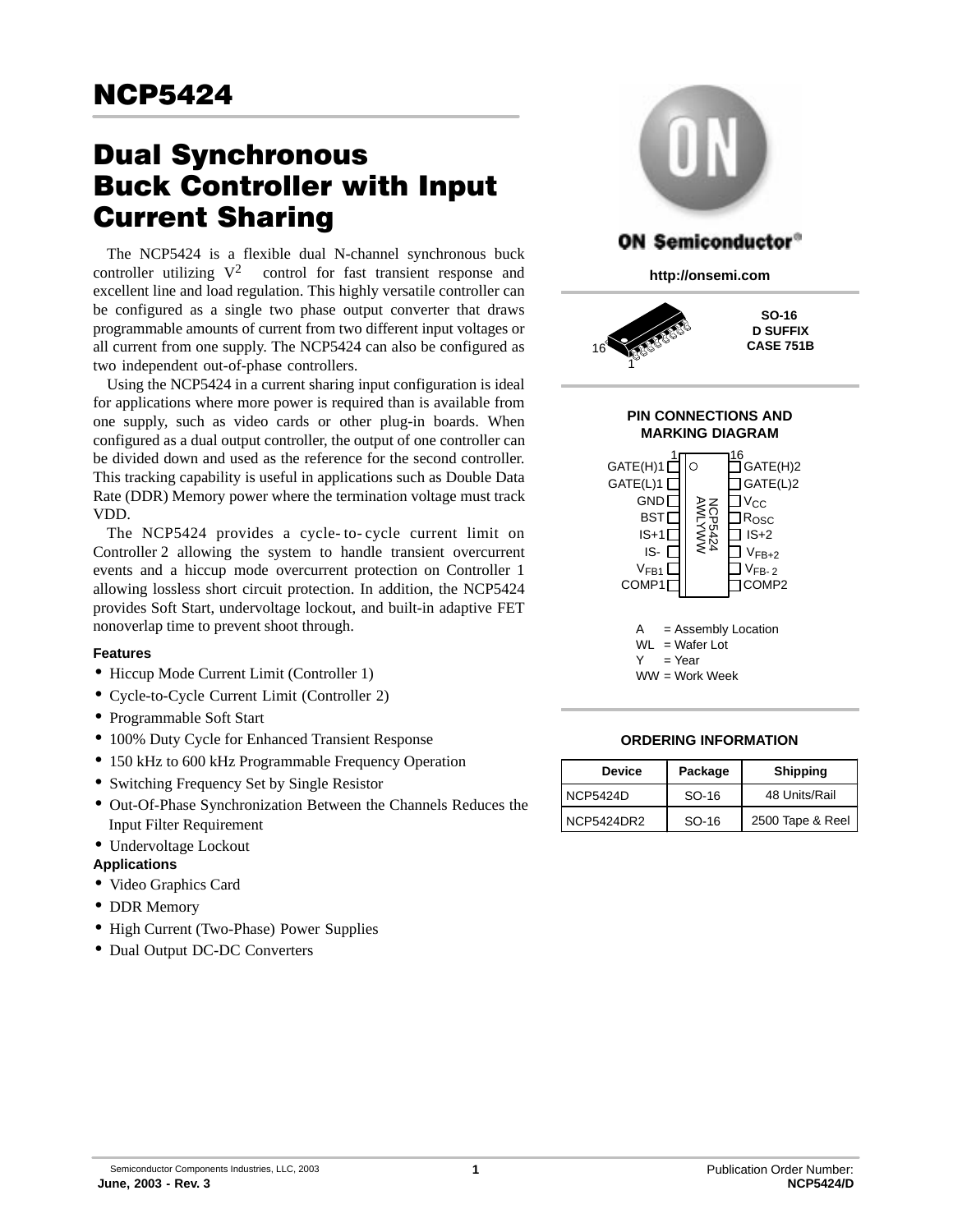

**Figure 1. Two-Phase Buck Regulator Application, with Input Current Sharing**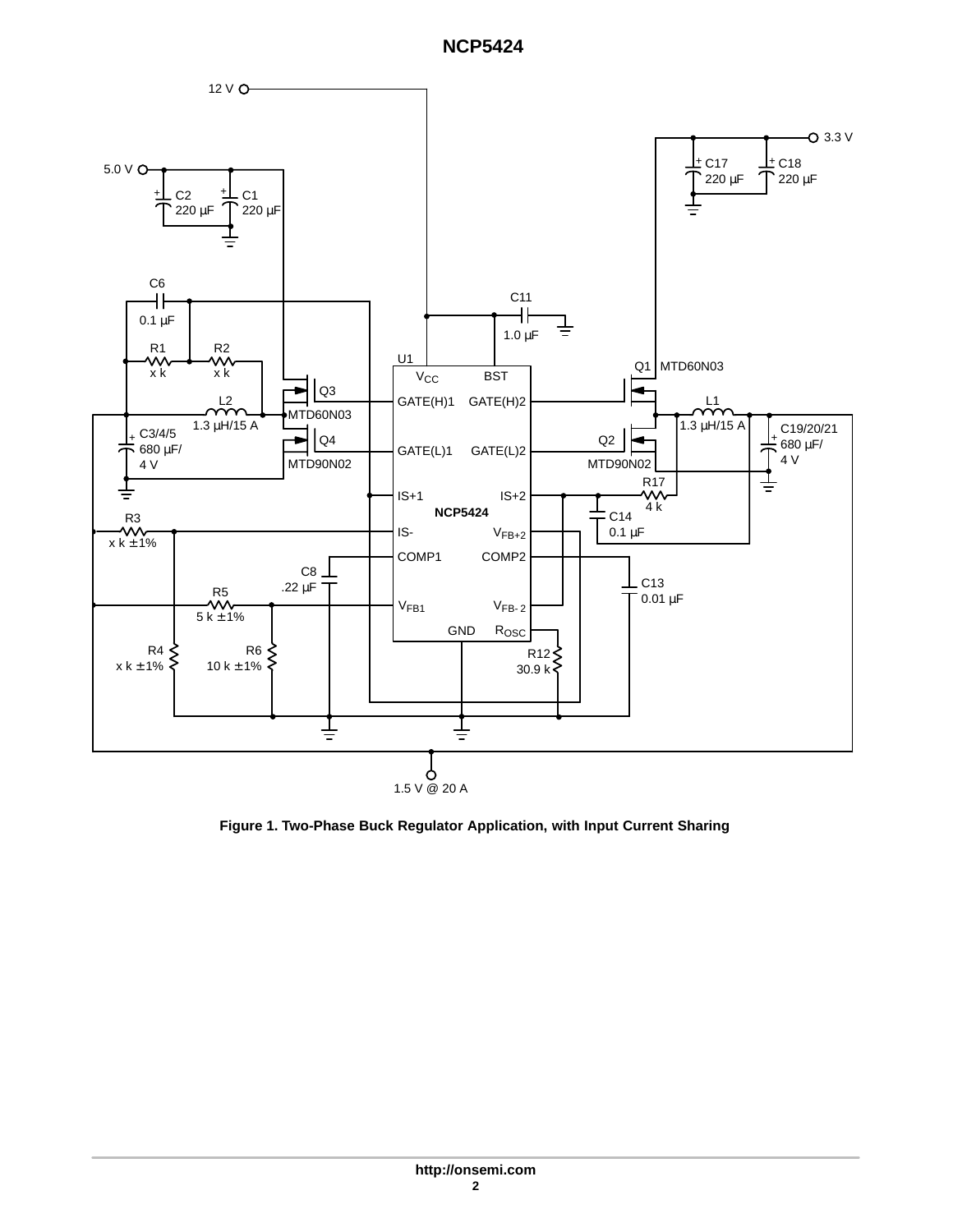## **MAXIMUM RATINGS\***

|                                              | Value                                                                       | Unit                               |                 |                                |
|----------------------------------------------|-----------------------------------------------------------------------------|------------------------------------|-----------------|--------------------------------|
| Operating Junction Temperature, T.           |                                                                             |                                    | 150             | °C                             |
| Storage Temperature Range, Ts                |                                                                             |                                    | $-65$ to $+150$ | °C                             |
| <b>ESD Susceptibility (Human Body Model)</b> |                                                                             |                                    | 2.0             | kV                             |
| Package Thermal Resistance, SO-16:           | Junction-to-Case, $R_{\theta JC}$<br>Junction-to-Ambient, R <sub>6.IA</sub> |                                    | 28<br>115       | $\degree$ C/W<br>$\degree$ C/W |
| Lead Temperature Soldering:                  |                                                                             | Reflow: (SMD styles only) (Note 1) | 230 peak        | °C                             |

1. 60 second maximum above 183°C.

\*The maximum package power dissipation must be observed.

## **MAXIMUM RATINGS**

| <b>Pin Symbol</b>                   | <b>Pin Name</b>                                | <b>V<sub>MAX</sub></b> | $V_{MIN}$      | <b>ISOURCE</b>          | <b>ISINK</b>            |
|-------------------------------------|------------------------------------------------|------------------------|----------------|-------------------------|-------------------------|
| $V_{\rm CC}$                        | IC Power Input                                 |                        | $-0.3$ V       | N/A                     | 1.5 A peak<br>200 mA DC |
| COMP1, COMP2                        | Compensation Capacitor for<br>Channel 1 or 2   | 4.0V                   | $-0.3$ V       | 1.0 <sub>m</sub> A      | $3.5 \text{ mA}$        |
| $V_{FB1}$ , $V_{FB+2}$ , $V_{FB-2}$ | Voltage Feedback Input for<br>Channel 1 or 2   | 5.0V                   | $-0.3$ V       | 1.0 <sub>m</sub> A      | 1.0 <sub>m</sub> A      |
| <b>BST</b>                          | Power Input for GATE(H)1, 2                    | 20 V                   | $-0.3$ V       | N/A                     | 1.5 A peak<br>200 mA DC |
| Rosc                                | <b>Oscillator Resistor</b>                     | 4.0 V                  | $-0.3$ V       | 1.0 <sub>m</sub> A      | 1.0 <sub>m</sub> A      |
| GATE(H)1 <sub>,</sub> GATE(H)2      | High-Side FET Driver<br>for Channel 1 or 2     | 20 V                   | $-0.3$ V       | 1.5 A peak<br>200 mA DC | 1.5 A peak<br>200 mA DC |
| GATE(L)1 <sub>,</sub> GATE(L)2      | Low-Side FET Driver for<br>Channel 1 or 2      | 16 V                   | $-0.3$ V       | 1.5 A peak<br>200 mA DC | 1.5 A peak<br>200 mA DC |
| <b>GND</b>                          | Ground                                         | 0 <sup>0</sup>         | 0 <sup>0</sup> | 1.5 A peak<br>200 mA DC | N/A                     |
| $IS+1, IS+2$                        | Positive Current Sense for<br>Channel 1 or 2   | 6.0V                   | $-0.3$ V       | 1.0 <sub>m</sub> A      | 1.0 <sub>m</sub> A      |
| IS-                                 | Negative Current Sense for<br>Channels 1 and 2 | 6.0V                   | $-0.3$ V       | 1.0 <sub>m</sub> A      | 1.0 <sub>m</sub> A      |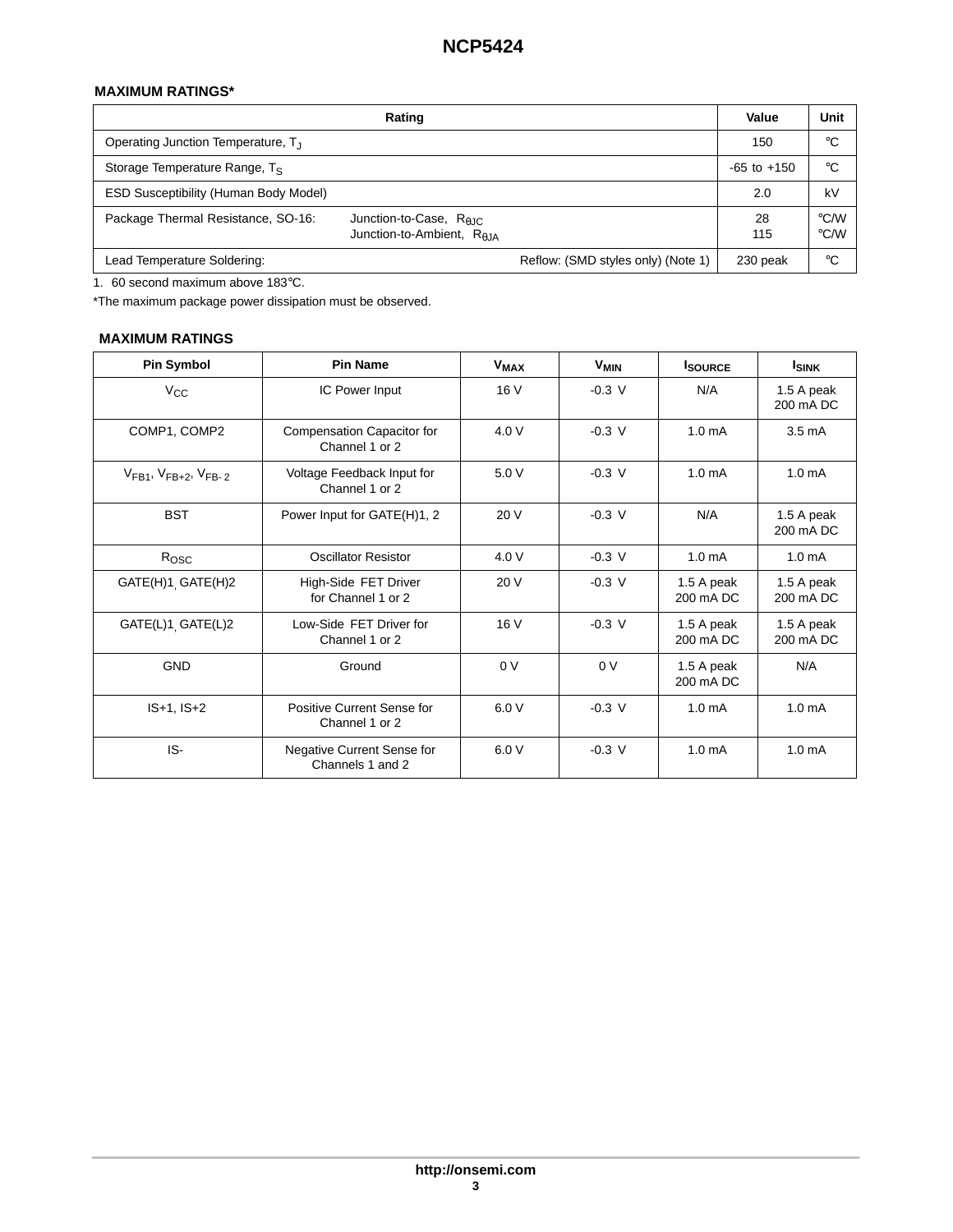|  | <b>ELECTRICAL CHARACTERISTICS</b> $(0^{\circ}\text{C} < T_A < 70^{\circ}\text{C}; 0^{\circ}\text{C} < T_J < 125^{\circ}\text{C}; \text{R}_{\text{OSC}} = 30.9 \text{ k}, \text{C}_{\text{COMP1},2} = 0.1 \mu\text{F},$ |
|--|------------------------------------------------------------------------------------------------------------------------------------------------------------------------------------------------------------------------|
|--|------------------------------------------------------------------------------------------------------------------------------------------------------------------------------------------------------------------------|

| 10.8 V < V <sub>CC</sub> < 13.2 V; 10.8 V < BST < 20 V, C <sub>GATE(H)1,2</sub> = C <sub>GATE(L)1,2</sub> = 1.0 nF, V <sub>FB+2</sub> = 1.0 V; unless otherwise specified.) |  |
|-----------------------------------------------------------------------------------------------------------------------------------------------------------------------------|--|
|-----------------------------------------------------------------------------------------------------------------------------------------------------------------------------|--|

| Characteristic                                | <b>Test Conditions</b>                                                                                    |                          | <b>Typ</b>     | Max            | Unit      |  |  |
|-----------------------------------------------|-----------------------------------------------------------------------------------------------------------|--------------------------|----------------|----------------|-----------|--|--|
| <b>Error Amplifier</b>                        |                                                                                                           |                          |                |                |           |  |  |
| V <sub>FB</sub> Bias Current                  | $V_{\text{FBX}} = 0 V$                                                                                    | $\blacksquare$           | 0.5            | 1.6            | μA        |  |  |
| V <sub>FB1(2)</sub> Input Range               | Note 2                                                                                                    | 0                        |                | 1.1            | V         |  |  |
| COMP1,2 Source Current                        | COMP1,2 = 1.2 V to 2.5 V; $V_{FB1(-2)} = 0.8$ V                                                           | 15                       | 30             | 60             | μA        |  |  |
| COMP1,2 Sink Current                          | COMP1,2 = 1.2 V; $V_{FB1(-2)} = 1.2$ V                                                                    | 15                       | 30             | 60             | μA        |  |  |
| Reference Voltage 1(2)                        | COMP1 = $V_{FB1}$ ; COMP2 = $V_{FB-2}$                                                                    | 0.980                    | 1.000          | 1.020          | V         |  |  |
| COMP1,2 Max Voltage                           | $V_{FB1(-2)} = 0.8 V$                                                                                     | 3.0                      | 3.3            |                | V         |  |  |
| COMP1,2 Min Voltage                           | $V_{FB1(-2)} = 1.2 V$                                                                                     | $\blacksquare$           | 0.25           | 0.35           | V         |  |  |
| Open Loop Gain                                | $\blacksquare$                                                                                            | $\blacksquare$           | 95             | $\blacksquare$ | dB        |  |  |
| Unity Gain Band Width                         | $\blacksquare$                                                                                            | $\blacksquare$           | 40             | $\blacksquare$ | kHz       |  |  |
| <b>PSRR @ 1.0 kHz</b>                         | $\overline{a}$                                                                                            | $\overline{\phantom{a}}$ | 70             | ä,             | dB        |  |  |
| Transconductance                              | $\overline{\phantom{a}}$                                                                                  | $\mathbf{r}$             | 32             | $\blacksquare$ | mmho      |  |  |
| Output Impedance                              | $\blacksquare$                                                                                            | $\blacksquare$           | 2.5            | $\blacksquare$ | МΩ        |  |  |
| Input Offset, Error Amp. 2                    |                                                                                                           | $-3.0$                   | 0              | 3.0            | mV        |  |  |
| Error Amp. 2 Common Mode Range                | Note 2                                                                                                    | 1.75                     | 2.0            |                | V         |  |  |
| GATE(H) and GATE(L)                           |                                                                                                           |                          |                |                |           |  |  |
| High Voltage (AC)                             | Measure: V <sub>CC</sub> - GATE(L)1,2;<br>BST - GATE(H)1,2; Note 2                                        |                          | 0              | 0.5            | V         |  |  |
| Low Voltage (AC)                              | Measure: GATE(L)1,2 or GATE(H)1,2; Note 2                                                                 | $\blacksquare$           | $\mathbf 0$    | 0.5            | V         |  |  |
| <b>Rise Time</b>                              | 1.0 V < GATE(L)1,2 < V <sub>CC</sub> - 1.0 V<br>$1.0 V <$ GATE(H) $1,2 <$ BST - 1.0 V,<br>$BST \leq 14$ V | $\blacksquare$           | 20             | 50             | ns        |  |  |
| Fall Time                                     | $V_{CC}$ - 1.0 > GATE(L)1,2 > 1.0 V<br>BST - 1.0 > GATE(H)1,2 > 1.0 V,<br>$BST \leq 14$ V                 | $\blacksquare$           | 15             | 50             | ns        |  |  |
| GATE(H) to GATE(L) Delay                      | GATE(H)1,2 < 2.0 V, GATE(L)1,2 > 2.0 V<br>$BST \leq 14$ V                                                 | 20                       | 40             | 70             | ns        |  |  |
| GATE(L) to GATE(H) Delay                      | GATE(L)1,2 < 2.0 V, GATE(H)1,2 > 2.0 V;<br>$BST \leq 14$ V                                                | 20                       | 40             | 70             | ns        |  |  |
| $GATE(H)1(2)$ and $GATE(L)1(2)$<br>pull-down. | Resistance to GND<br>Note 2                                                                               | 50                       | 125            | 280            | $k\Omega$ |  |  |
| <b>PWM Comparator</b>                         |                                                                                                           |                          |                |                |           |  |  |
| PWM Comparator Offset                         | $V_{FB1(-2)} = 0$ V; Increase COMP1,2 until<br>GATE(H)1,2 starts switching                                | 0.30                     | 0.40           | 0.50           | $\vee$    |  |  |
| <b>Artificial Ramp</b>                        | Duty cycle = $50\%$ , Note 2                                                                              | 60                       | 105            | 150            | mV        |  |  |
| Minimum Pulse Width                           | Note 2                                                                                                    | ۰                        | $\blacksquare$ | 300            | ns        |  |  |
|                                               |                                                                                                           |                          |                |                |           |  |  |

2. Guaranteed by design, not 100% tested in production.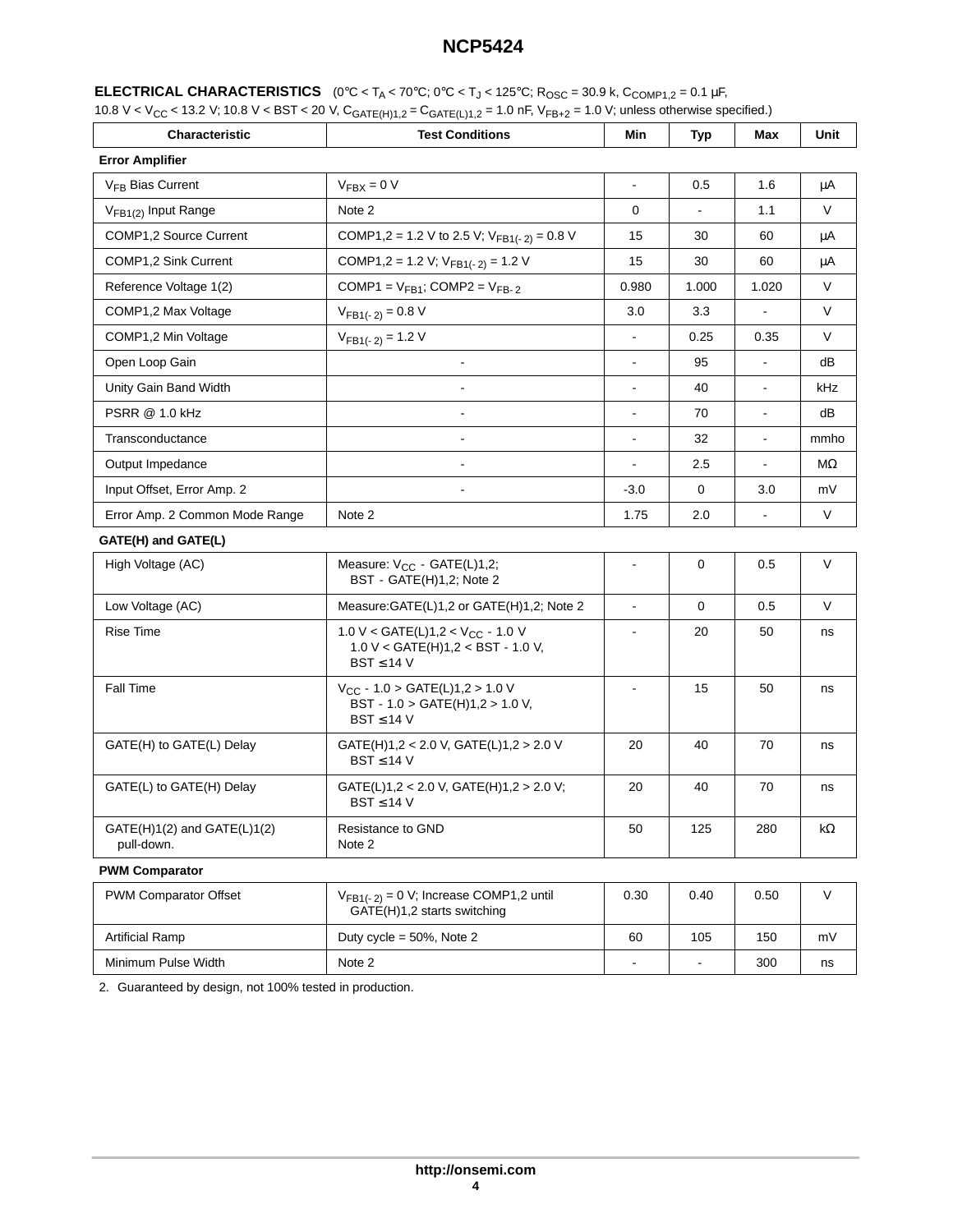| <b>ELECTRICAL CHARACTERISTICS (continued)</b> (0°C < T <sub>A</sub> < 70°C; 0°C < T <sub>J</sub> < 125°C; R <sub>OSC</sub> = 30.9 k, C <sub>COMP1.2</sub> = 0.1 µF,         |  |
|-----------------------------------------------------------------------------------------------------------------------------------------------------------------------------|--|
| 10.8 V < V <sub>CC</sub> < 13.2 V; 10.8 V < BST < 20 V, C <sub>GATE(H)1,2</sub> = C <sub>GATE(L)1,2</sub> = 1.0 nF, V <sub>FB+2</sub> = 1.0 V; unless otherwise specified.) |  |

| Characteristic<br><b>Test Conditions</b>                 |                                                     | Min            | <b>Typ</b>     | Max            | Unit    |  |
|----------------------------------------------------------|-----------------------------------------------------|----------------|----------------|----------------|---------|--|
| <b>Oscillator</b>                                        |                                                     |                |                |                |         |  |
| <b>Switching Frequency</b>                               | $R_{\text{OSC}}$ = 61.9 k; Measure GATE(H)1; Note 3 | 112            | 150            | 188            | kHz     |  |
| Switching Frequency                                      | $ROSC = 30.9$ k; Measure GATE(H)1                   | 250            | 300            | 350            | kHz     |  |
| <b>Switching Frequency</b>                               | $R_{\text{OSC}}$ = 15.1 k; Measure GATE(H)1; Note 3 | 450            | 600            | 750            | kHz     |  |
| R <sub>OSC</sub> Voltage                                 | $R_{\rm OSC}$ = 30.9 k, Note 3                      | 0.970          | 1.000          | 1.030          | $\vee$  |  |
| <b>Phase Difference</b>                                  | $\blacksquare$                                      | ä,             | 180            | $\overline{a}$ | $\circ$ |  |
| <b>Supply Currents</b>                                   |                                                     |                |                |                |         |  |
| V <sub>CC</sub> Current                                  | COMP1,2 = $0 \vee$ (No Switching)                   | $\blacksquare$ | 13             | 17             | mA      |  |
| <b>BST Current</b>                                       | COMP1,2 = $0 \vee$ (No Switching)                   |                | 3.5            | 6.0            | mA      |  |
| <b>Undervoltage Lockout</b>                              |                                                     |                |                |                |         |  |
| <b>Start Threshold</b>                                   | GATE(H) Switching; COMP1,2 charging                 | 7.8            | 8.6            | 9.4            | $\vee$  |  |
| Stop Threshold                                           | GATE(H) not switching; COMP1,2 discharging          | 7.0            | 7.8            | 8.6            | $\vee$  |  |
| <b>Hysteresis</b>                                        | Start-Stop                                          | 0.5            | 0.8            | 1.5            | $\vee$  |  |
| <b>Hiccup Mode Overcurrent Protection (Controller 1)</b> |                                                     |                |                |                |         |  |
| OVC Comparator Offset Voltage                            | $0 \text{ V}$ < IS+ 1 < 5.5 V, 0 V < IS- < 5.5 V    | 55             | 70             | 85             | mV      |  |
| Discharge Threshold                                      |                                                     | 0.20           | 0.25           | 0.30           | $\vee$  |  |
| IS+ 1 Bias Current                                       | $0 V <$ IS+ 1 < 5.5 V                               | $-1.0$         | 0.1            | 1.0            | μA      |  |
| <b>IS- Bias Current</b>                                  | $0 V < I S - 5.5 V$                                 | $-2.0$         | 0.2            | 2.0            | μA      |  |
| OVC Common Mode Range                                    | L,                                                  | $\mathbf 0$    | $\blacksquare$ | 5.5            | $\vee$  |  |
| OVC Latch COMP1 Discharge Current                        | $COMP1 = 1.0 V$                                     | 2.0            | 5.0            | 8.0            | μA      |  |
|                                                          | <b>Cycle-to-Cycle Current Limit (Controller 2)</b>  |                |                |                |         |  |
| OVC Comparator Offset Voltage                            | $0 \text{ V}$ < IS+ 2 < 5.5 V, 0 V < IS- < 5.5 V    | 55             | 70             | 85             | mV      |  |
| IS+ 2 Bias Current                                       | $0 V <$ IS+ 2 < 5.5 V                               | $-1.0$         | 0.1            | 1.0            | μA      |  |
| OVC Common Mode Range                                    |                                                     | 0              | $\blacksquare$ | 5.5            | V       |  |
| OVC Latch COMP2 Discharge Current                        | $COMP = 1.0 V$                                      | 0.3            | 1.2            | 3.5            | mA      |  |

3. Guaranteed by design, not 100% tested in production.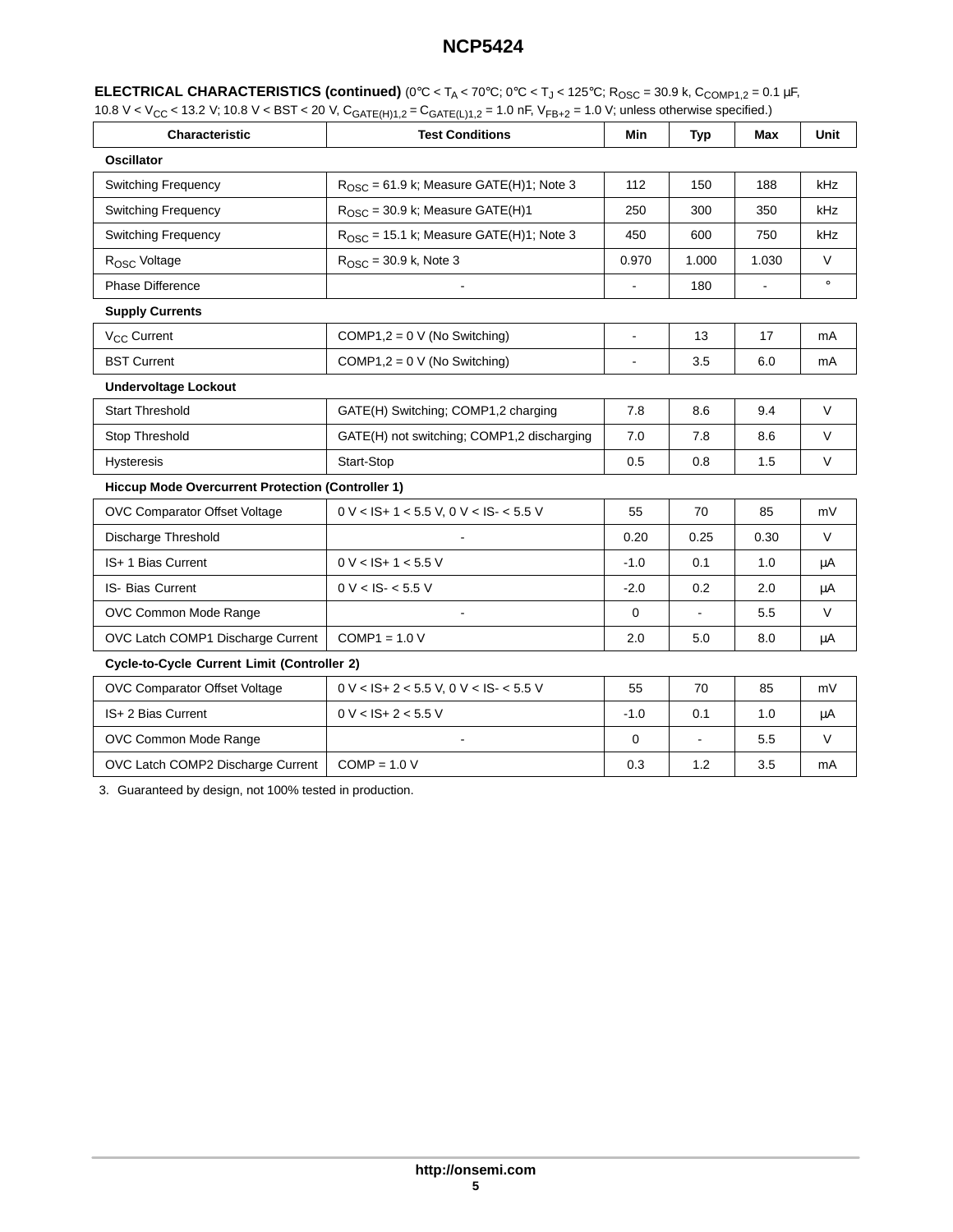### **PACKAGE PIN DESCRIPTION**

| PIN#           | <b>SYMBOL</b>     | <b>FUNCTION</b>                                                                                                                                                                                                                                            |  |  |
|----------------|-------------------|------------------------------------------------------------------------------------------------------------------------------------------------------------------------------------------------------------------------------------------------------------|--|--|
| 1              | GATE(H)1          | High Side Switch FET driver pin for channel 1.                                                                                                                                                                                                             |  |  |
| $\overline{2}$ | GATE(L)1          | Low Side Synchronous FET driver pin for channel 1.                                                                                                                                                                                                         |  |  |
| 3              | <b>GND</b>        | Ground pin for all circuitry contained in the IC. This pin is internally bonded to the substrate of the IC.                                                                                                                                                |  |  |
| 4              | <b>BST</b>        | Power input for GATE(H)1 and GATE(H)2 pins.                                                                                                                                                                                                                |  |  |
| 5              | $IS+1$            | Positive input for channel 1 overcurrent comparator.                                                                                                                                                                                                       |  |  |
| 6              | IS-               | Negative input for channels 1 and 2 overcurrent comparator.                                                                                                                                                                                                |  |  |
| 7              | V <sub>FB1</sub>  | Error amplifier inverting input for channel 1.                                                                                                                                                                                                             |  |  |
| 8              | COMP1             | Channel 1 Error Amp output. PWM Comparator reference input. A capacitor to LGND provides Error<br>Amp compensation. The same capacitor provides Soft Start timing for channel 1. This pin also dis-<br>ables the channel 1 output when pulled below 0.3 V. |  |  |
| 9              | COMP <sub>2</sub> | Channel 2 Error Amp output. PWM Comparator reference input. A capacitor to LGND provides Error<br>Amp compensation and Soft Start timing for channel 2. Channel 2 output is disabled when this pin is<br>pulled below 0.3 V.                               |  |  |
| 10             | $VFB-2$           | Error amplifier inverting input for channel 2.                                                                                                                                                                                                             |  |  |
| 11             | $V_{FB+2}$        | Error amplifier noninverting input for channel 2.                                                                                                                                                                                                          |  |  |
| 12             | $IS+2$            | Positive input for channel 2 overcurrent comparator.                                                                                                                                                                                                       |  |  |
| 13             | $R_{\text{OSC}}$  | Oscillator frequency pin. A resistor from this pin to ground sets the oscillator frequency.                                                                                                                                                                |  |  |
| 14             | $V_{\rm CC}$      | Input Power supply pin.                                                                                                                                                                                                                                    |  |  |
| 15             | GATE(L)2          | Low Side Synchronous FET driver pin for channel 2.                                                                                                                                                                                                         |  |  |
| 16             | GATE(H)2          | High Side Switch FET driver pin for channel 2.                                                                                                                                                                                                             |  |  |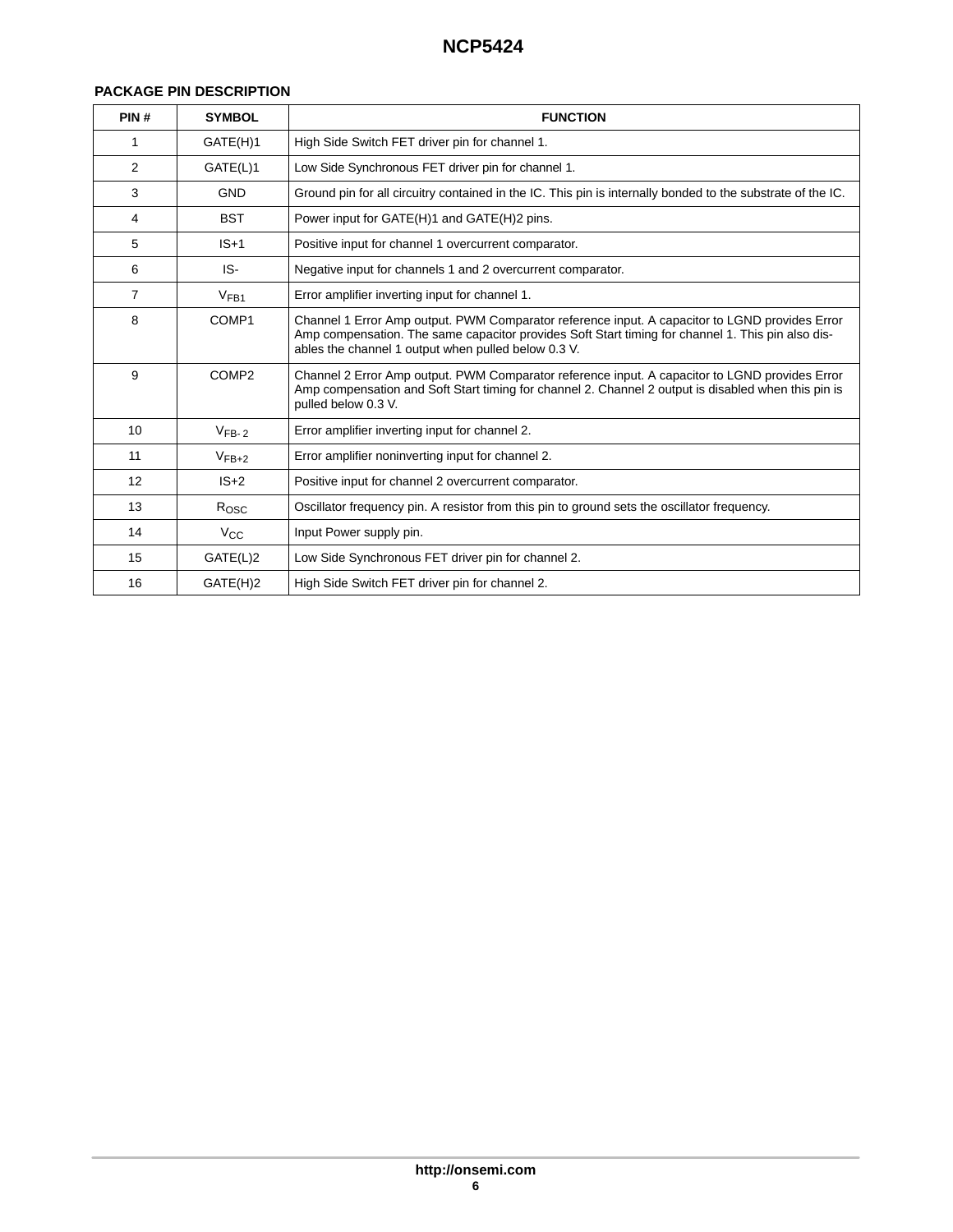

**Figure 2. Block Diagram**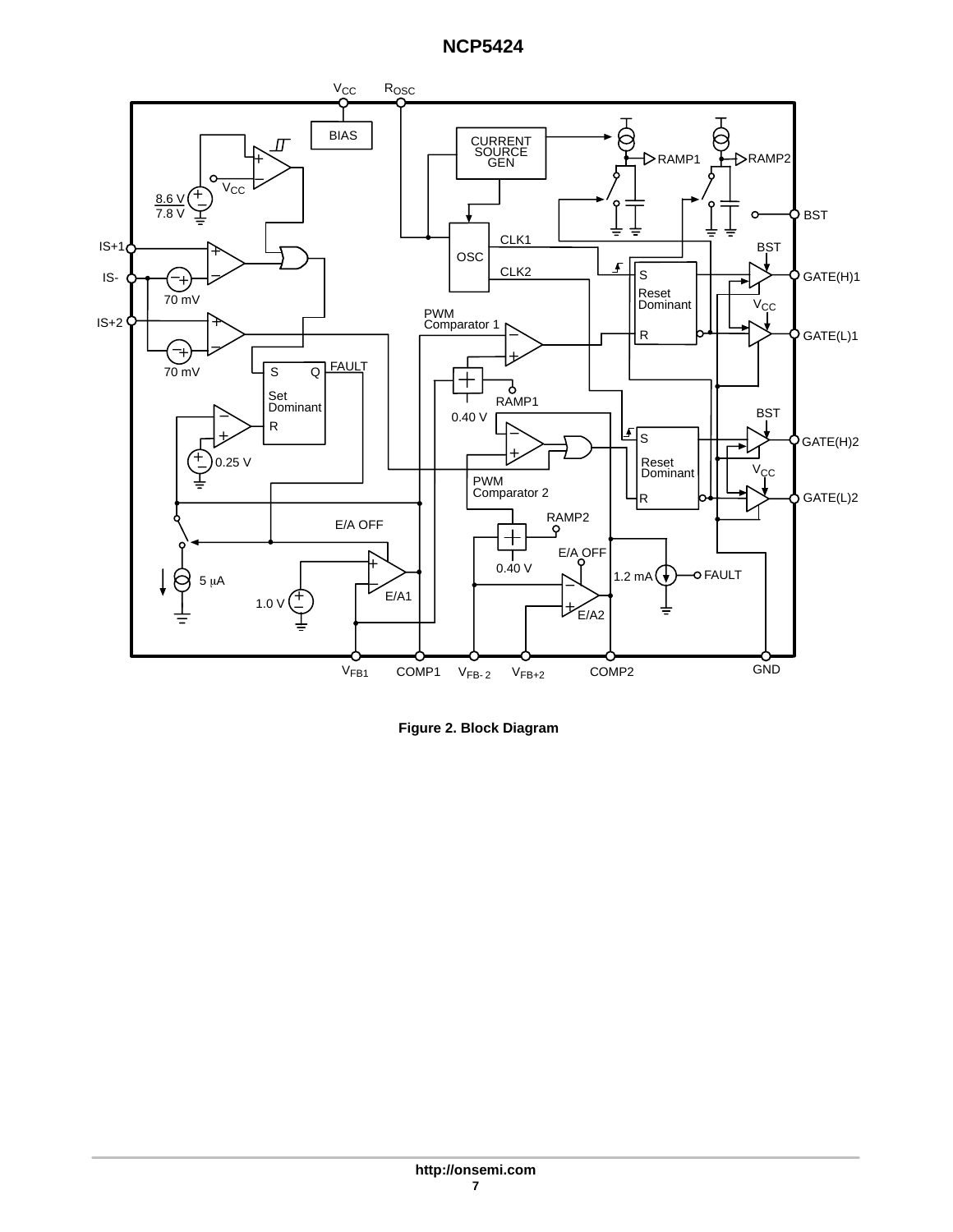## **APPLICATIONS INFORMATION**

#### **THEORY OF OPERATION**

The NCP5424 is a dual output or single two-phase power supply controller that utilizes the  $V^2$  control method. Two synchronous  $V^2$  buck regulators can be built using a single controller or a single output converter that draws programmable amounts of current from two input voltages. The fixed-frequency architecture, driven from a common oscillator, ensures a 180° phase differential between channels.

#### **V2 Control Method**

The  $V^2$  method of control uses a ramp signal that is generated by the ESR of the output capacitors. This ramp is proportional to the AC current through the main inductor and is offset by the DC output voltage. This control scheme inherently compensates for variation in either line or load conditions, since the ramp signal is generated from the output voltage itself. The  $V^2$  method differs from traditional techniques such as voltage mode control, which generates an artificial ramp, and current mode control, which generates a ramp using the inductor current.



**Figure 3. V2 Control with Slope Compensation**

The  $V^2$  control method is illustrated in Figure 3. The output voltage generates both the error signal and the ramp signal. Since the ramp signal is simply the output voltage, it is affected by any change in the output, regardless of the origin of that change. The ramp signal also contains the DC portion of the output voltage, allowing the control circuit to drive the main switch to 0% or 100% duty cycle as required.

A variation in line voltage changes the current ramp in the inductor, which causes the  $V^2$  control scheme to compensate the duty cycle. Since any variation in inductor current modifies the ramp signal, as in current mode control, the  $V^2$  control scheme offers the same advantages in line transient response.

A variation in load current will affect the output voltage, modifying the ramp signal. A load step immediately changes the state of the comparator output, which controls the main switch. The comparator response time and the transition speed of the main switch determine the load transient response. Unlike traditional control methods, the reaction

time to the output load step is not related to the crossover frequency of the error signal loop.

The error signal loop can have a low crossover frequency, since the transient response is handled by the ramp signal loop. The main purpose of this 'slow' feedback loop is to provide DC accuracy. Noise immunity is significantly improved, since the error amplifier bandwidth can be rolled off at a low frequency. Enhanced noise immunity improves remote sensing of the output voltage, since the noise associated with long feedback traces can be effectively filtered.

Line and load regulation is drastically improved because there are two independent control loops. A voltage mode controller relies on the change in the error signal to compensate for a deviation in either line or load voltage. This change in the error signal causes the output voltage to change corresponding to the gain of the error amplifier, which is normally specified as line and load regulation. A current mode controller maintains a fixed error signal during line transients, since the slope of the ramp signal changes in this case. However, regulation of load transients still requires a change in the error signal. The  $V^2$  method of control maintains a fixed error signal for both line and load variation, since the ramp signal is affected by both line and load.

The stringent load transient requirements of modern microprocessors require the output capacitors to have very low ESR. The resulting shallow slope in the output ripple can lead to pulse width jitter and variation caused by both random and synchronous noise. A ramp waveform generated in the oscillator is added to the ramp signal from the output voltage to provide the proper voltage ramp at the beginning of each switching cycle. This slope compensation increases the noise immunity particularly at higher duty cycle (above 50%).

#### **Start Up**

The NCP5424 features a programmable Soft Start function, which is implemented through the Error Amplifier and the external Compensation Capacitor. This feature prevents stress to the power components and overshoot of the output voltage during start-up. As power is applied to the regulator, the NCP5424 Undervoltage Lockout circuit (UVL) monitors the IC's supply voltage ( $V_{CC}$ ). The UVL circuit resets an internal fault latch when the input voltage exceeds 8.6 volts. This fault latch disables the error amplifiers until it is reset. Once the amplifiers are enabled, they start charging the compensation capacitors with a 30 uA constant current that causes a linear voltage ramp. The output of the error amplifier is connected internally to the negative input of the PWM comparator. The comparator's positive input is connected back to the feedback voltage pin through a 0.45-volt offset. With the feedback voltage starting at zero, the offset voltage forces the comparator high, which prevents resetting the RS latches that control the output drivers. Once the compensation capacitor voltage reaches 0.45 volts, the PWM comparator will switch and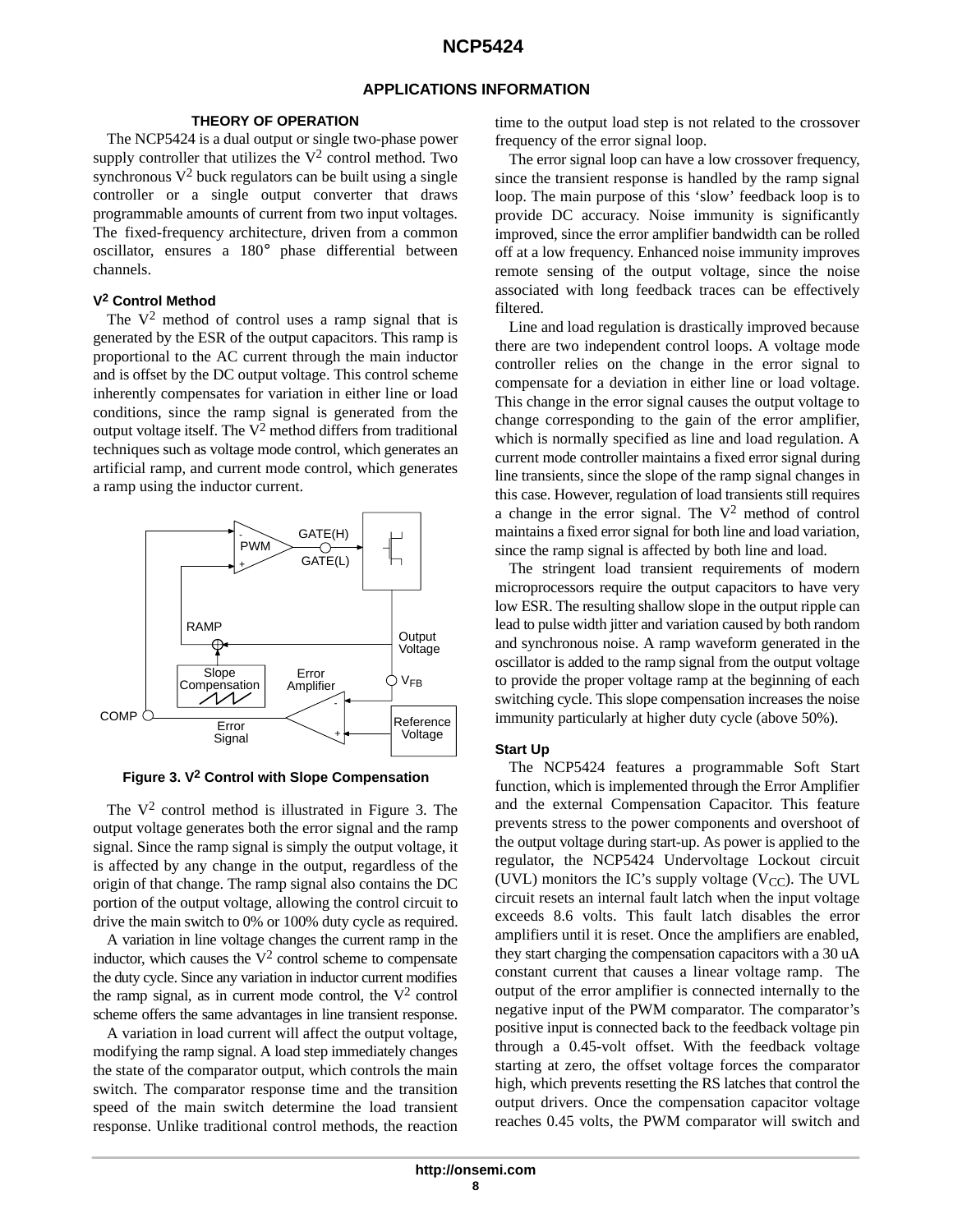allow a short PWM pulse. This pulse will gradually increase in width as the voltage ramp on the Compensation Capacitor continues to rise. This process will continue until the output voltage reaches the designed value set by the feed back resistors and the parts 1.0-volt reference voltage. Thus the user can determine both soft start and power sequence functions by selecting the compensation capacitors and simply knowing that the amplifiers charge these capacitors with 30 uA and that the threshold for starting PWM pulses is 0.45 volts.



**Figure 4. Idealized Waveforms**

#### **Normal Operation**

During normal operation, the duty cycle of the gate drivers remains approximately constant as the  $V^2$  control loop maintains the regulated output voltage under steady state conditions. Variations in supply line or output load conditions will result in changes in duty cycle to maintain regulation.

#### **Zero Current Start Up in Single Output Shared Input Current Applications**

One problem that occurs with dual controllers when connected as a single output is that reverse currents can occur during zero load conditions. As the two controllers start up and start delivering current, if there is no load a reverse current will develop in the inductor of controller 2 that is equal and opposite the current in the controller 1 inductor. When the controller 2 starts to deliver power this reverse current will flow backwards through the top FET back into the supply. In the extreme this can cause the supply to over voltage and/or shut down. Fortunately, there are several ways to deal with this problem. One is to simply insure the part has a minimum load. Another is illustrated in Figure 5, where a diode and voltage divider biases the controller 2 Compensation Capacitor above the 0.45 V soft start threshold, such that the controller starts switching without a soft start delay. The effect of this is to eliminate the buildup of negative currents that arise during a long start interval where the bottom FET of controller 2 is on. For applications where there are two outputs, this problem can not occur.



**Figure 5. Preventing Reverse Current**

#### **Gate Charge Effect on Switching Times**

When using the onboard gate drivers, the gate charge has an important effect on the switching times of the FETs. A finite amount of time is required to charge the effective capacitor seen at the gate of the FET. Therefore, the rise and fall times rise linearly with increased capacitive loading, according to the following graphs.



**Figure 6. Average Rise and Fall Times**

#### **Transient Response**

The 150 ns reaction time of the control loop provides fast transient response to any variations in input voltage and output current. Pulse-by-pulse adjustment of duty cycle is provided to quickly ramp the inductor current to the required level. Since the inductor current cannot be changed instantaneously, regulation is maintained by the output capacitors during the time required to slew the inductor current. For better transient response, several high frequency and bulk output capacitors are usually used.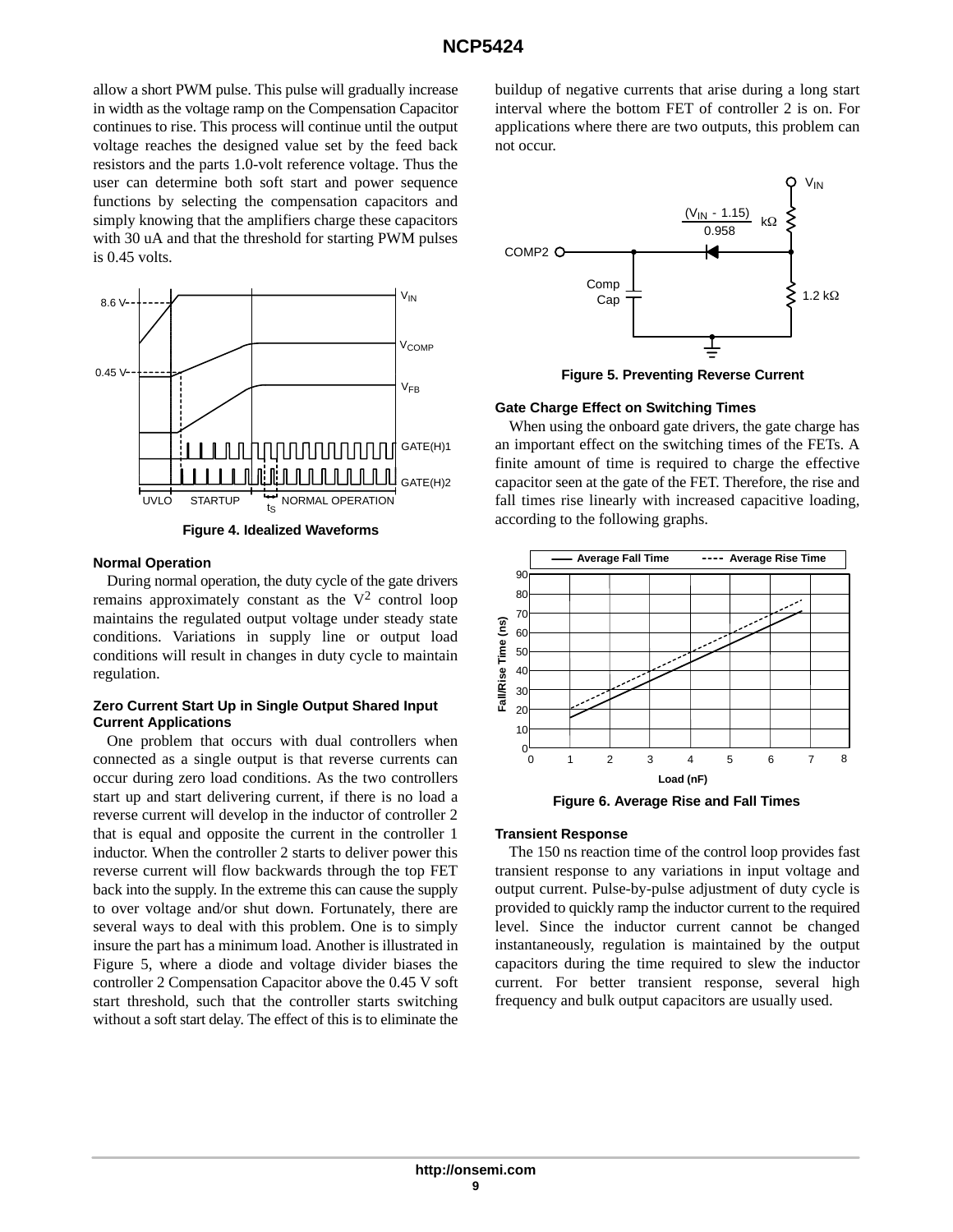#### **Out-of-Phase Synchronization**

In out-of-phase synchronization, the turn-on of the second channel is delayed by half the switching cycle. This delay is supervised by the oscillator, which supplies a clock signal to the second channel which is 180° out of phase with the clock signal of the first channel.

The advantages of out-of-phase synchronization are many. Since the input current pulses are interleaved with one another, the overlap time is reduced. The effect of this overlap reduction is to reduce the input filter requirement, allowing the use of smaller components. In addition, since peak current occurs during a shorter time period, emitted EMI is also reduced, thereby reducing shielding requirements.

#### **Overvoltage Protection**

Overvoltage Protection (OVP) is provided as a result of the normal operation of the  $V^2$  control method and requires no additional external components. The control loop responds to an overvoltage condition within 150 ns, turning off the upper MOSFET and disconnecting the regulator from its input voltage. This results in a crowbar action to clamp the output voltage preventing damage to the load. The regulator remains in this state until the overvoltage condition ceases.

#### **Input Current Sharing**

In contemporary high-end applications, part of a system may require more power than is available from one supply. The NCP5424 dual controller can address this requirement in two ways.

In many cases, it is sufficient to be able to set the input power sharing as a ratio so that one source always supplies a certain percentage of the total. This is achieved by having the Error Amplifier inputs from Slave side, Controller Two, brought to external pins so its' reference is available. Current information from the Master, Controller One, provides a reference for the Slave. Current information from the Slave is fed back to the error amplifier's inverting input. The Slave will try to adjust its current to match the current information fed to its reference input from the Master. If this information is 1/2 the voltage developed across the Master's output inductor, the Slave will run at half current and supply a percentage, nominally 33% in this case, of the total current.

In other applications however, the user may not only wish to draw a percentage of power from one source, but also may need to limit the power drawn from that source. The Slave has a Cycle-By-Cycle current limit. In this case, the Slave can be programmed to budget the maximum input power. For example, a designer may wish to draw equal amounts of power from two 5-volt sources, but only 2 amps are available from one of the supplies. In this case, the dual controller will draw equally from the two sources up to a total of 4 amps. At this point, the Slave controller goes into current limit and draws no more than its preset budget. The Master continues to supply the remaining output current up to the maximum that the application requires.

#### **Current Limiting**

The NCP5424 employs two types of current limits. Controller One has a Hiccup Mode Current Limit and Controller Two has Cycle-By-Cycle current limit. Any overcurrent condition on Controller One results in the immediate shutdown of both output phases. In a dual output application, independent current limits are not supported.

The NCP5424 has two current limiting amplifiers that have a built in 70 mV offset. These differential amplifiers have a common mode range from zero to 5.5 volts and low input current. They share a common negative input that in single output voltage application is not a limitation. However in dual output applications independent current limits are not supported.

Once a voltage greater than 70 mV is applied to the current limiting amplifier of Controller 2; it produces an output that, as shown in the block diagram, resets the output RS flip flop. This ends the PWM pulse for the particular cycle and in so doing, limits the energy delivered to the load on a cycle-by-cycle basis. One advantage of this current limiting scheme is that the NCP5424 will limit transient currents and will resume normal operation the cycle after the transient goes away.

A second benefit is that this action of limiting the PWM pulse width means that in an input power sharing application, one controller can be current limiting while the other supplies the remaining current needs.

The fault latch immediately turns off the error amplifier and discharges both COMP capacitors. The capacitor connected to COMP1 is discharged through a  $5.0 \mu A$  current sink in order to provide timing for the reset cycle. When COMP1 has fallen below 0.25 V, a comparator resets the fault latch and error amplifier 1 begins to charge COMP1 with a 30  $\mu$ A source current. When COMP1 exceeds the feedback voltage plus the PWM Comparator offset voltage, the normal switching cycle will resume. If the short circuit condition persists through the restart cycle, the overcurrent reset cycle will repeat itself until the short circuit is removed, resulting in small "hiccup" output pulses while the COMP capacitor charges and discharges. Please see the section titled "Current Sharing Compensation Capacitor Selection" for proper Comp capacitor selection.

Cycle-By-Cycle current limit controls the amount of current available from Controller 2. Controller 2 has a current limiting comparator that, by truncating the respective controller's PWM pulse width, limits the available current on a pulse-by-pulse basis. This comparator has a built in 70 mV offset that provides a reference for setting current limit.

#### **Output Enable**

On/Off control of the regulator outputs can be implemented by pulling the COMP pins low. The COMP pins must be driven below the 0.40 V PWM comparator offset voltage in order to disable the switching of the GATE drivers.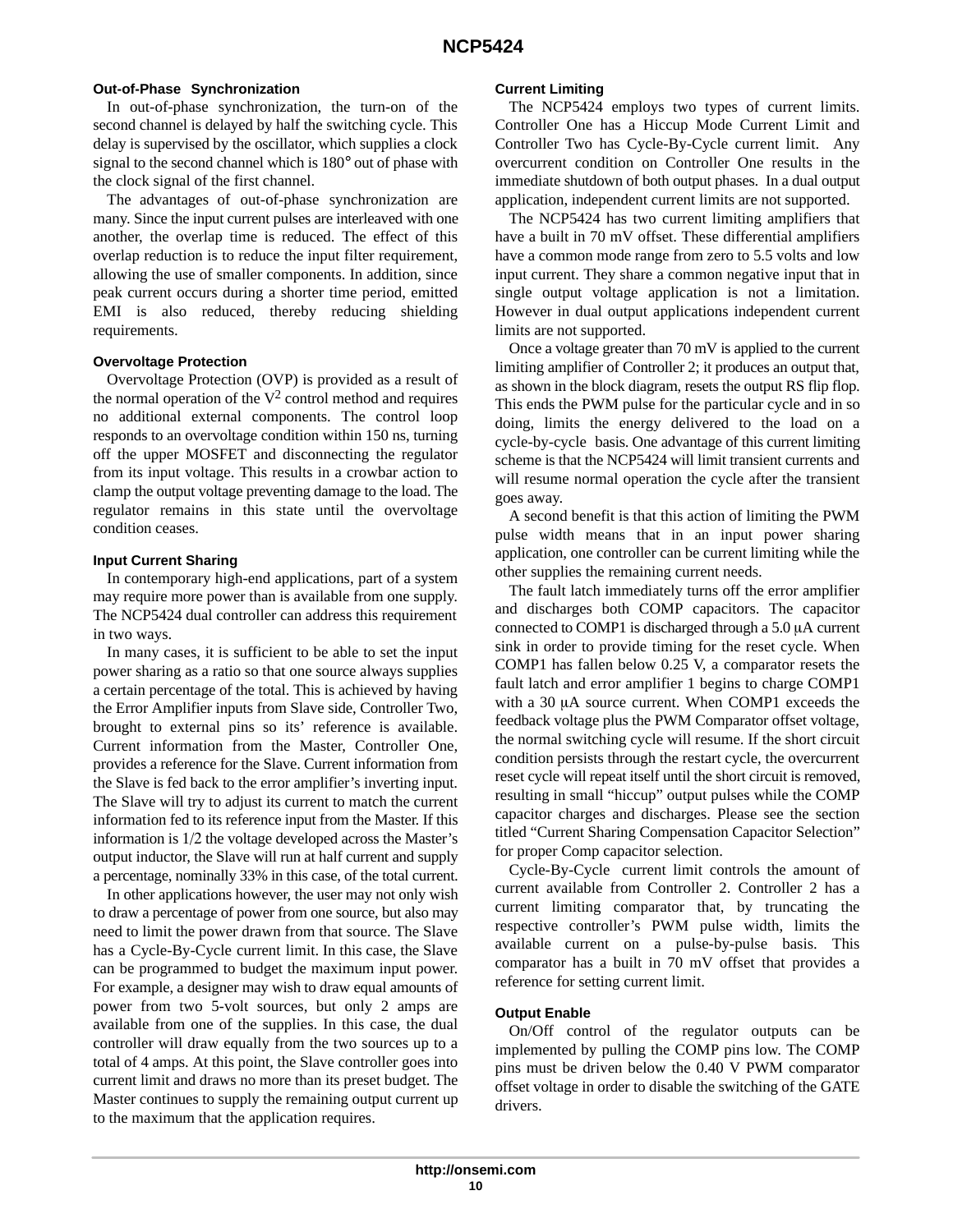## **DESIGN GUIDELINES**

#### **Definition of the design specifications**

The output voltage tolerance can be affected by any or all of the following:

- 1. buck regulator output voltage setpoint accuracy;
- 2. output voltage change due to discharging or charging of the bulk decoupling capacitors during a load current transient;
- 3. output voltage change due to the ESR and ESL of the bulk and high frequency decoupling capacitors, circuit traces, and vias;
- 4. output voltage ripple and noise.

Budgeting the tolerance is left to the designer who must consider all of the above effects and provide an output voltage that will meet the specified tolerance at the load.

The designer must also ensure that the regulator component temperatures are kept within the manufacturer's specified ratings at full load and maximum ambient temperature.

#### **Selecting Feedback Divider Resistors**



**Figure 7. Selecting Feedback Divider Resistors**

The feedback pins  $(V_{FB1(2)})$  are connected to external resistor dividers to set the output voltages. The error amplifier is referenced to 1.0 V and the output voltage is determined by selecting resistor divider values. Resistor R1 is selected based on a design trade-off between efficiency and output voltage accuracy. The output voltage error can be estimated due to the bias current of the error amplifier neglecting resistor tolerance:

Error% = 
$$
\frac{1 \times 10^{-6} \times R1}{1} \times 100\%
$$

R2 can be sized after R1 has been determined:

$$
R2 = R1 \left( \frac{VOUT}{1} - 1 \right)
$$

#### **Calculating Duty Cycle**

The duty cycle of a buck converter (including parasitic losses) is given by the formula:

$$
\text{Duty Cycle} = D = \frac{V_{\text{OUT}} + (V_{\text{HFET}} + V_{\text{L}})}{V_{\text{IN}} + V_{\text{LFET}} - V_{\text{HFET}} - V_{\text{L}}}
$$

where:

 $V_{OUT}$  = buck regulator output voltage;

 $V_{HFET}$  = high side FET voltage drop due to  $R_{DS(ON)}$ ;

- $V_L$  = output inductor voltage drop due to inductor wire DC resistance;
- $V_{IN}$  = buck regulator input voltage;
- $V<sub>LEFT</sub> = low side FFT voltage drop due to R<sub>DS(ON</sub>).$

#### **Selecting the Switching Frequency**

Selecting the switching frequency is a trade-off between component size and power losses. Operation at higher switching frequencies allows the use of smaller inductor and capacitor values. Nevertheless, it is common to select lower frequency operation because a higher frequency results in lower efficiency due to MOSFET gate charge losses. Additionally, the use of smaller inductors at higher frequencies results in higher ripple current, higher output voltage ripple, and lower efficiency at light load currents.

The value of the oscillator resistor is designed to be linearly related to the switching period. If the designer prefers not to use Figure 8 to select the necessary resistor, the following equation quite accurately predicts the proper resistance for room temperature conditions.

$$
R_{\text{OSC}} = \frac{21700 - f_{\text{SW}}}{2.31 f_{\text{SW}}}
$$

where:

 $R<sub>OSC</sub>$  = oscillator resistor in kΩ;  $f_{SW}$  = switching frequency in kHz.



#### **Selection of the Output Inductor**

The inductor should be selected based on its inductance, current capability, and DC resistance. Increasing the inductor value will decrease output voltage ripple, but degrade transient response. There are many factors to consider in selecting the inductor including cost, efficiency, EMI and ease of manufacture. The inductor must be able to handle the peak current at the switching frequency without saturating, and the copper resistance in the winding should be kept as low as possible to minimize resistive power loss.

There are a variety of materials and types of magnetic cores that could be used for this application. Among them are ferrites, molypermalloy cores (MPP), amorphous and powdered iron cores. Powdered iron cores are very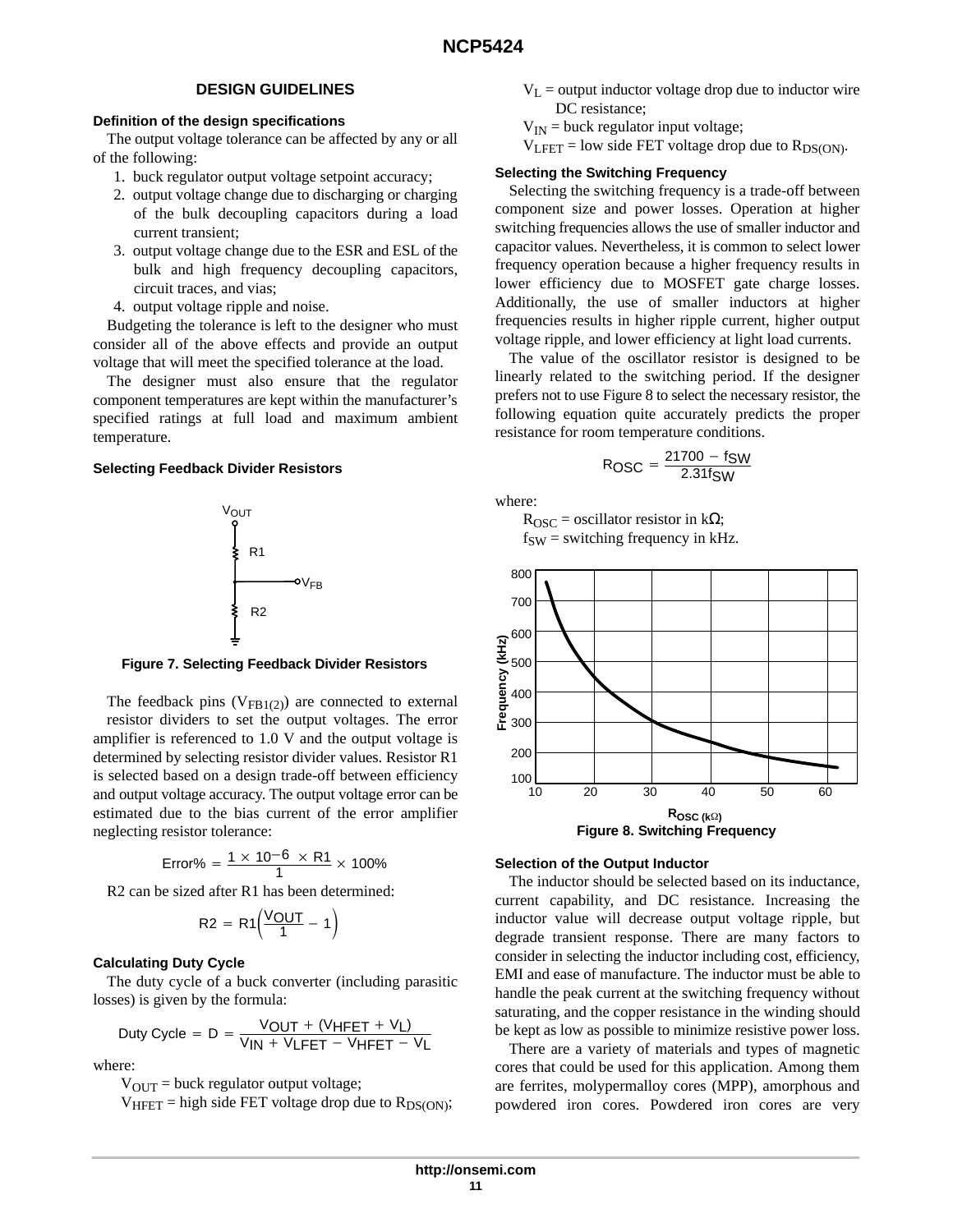commonly used. Powdered iron cores are very suitable due to its high saturation flux density and have low loss at high frequencies, a distributed gap and exhibit very low EMI.

The minimum value of inductance which prevents inductor saturation or exceeding the rated FET current can be calculated as follows:

$$
L_{MIN} = \frac{(V_{IN(MIN)} - V_{OUT})V_{OUT}}{f_{SW} \times V_{IN(MIN)} \times I_{SW(MAX)}}
$$

where:

 $L_{MIN}$  = minimum inductance value;

 $V_{IN(MIN)} =$  minimum design input voltage;

 $V_{OUT} =$  output voltage;

 $f_{SW}$  = switching frequency;

ISW(MAX) - maximum design switch current. The inductor ripple current can then be determined:

$$
\Delta I_L = \frac{VOUT \times (1 - D)}{L \times fSW}
$$

where:

 $\Delta I_L$  = inductor ripple current;

 $V_{\text{OUT}} =$  output voltage;

 $L =$  inductor value;

 $D =$  duty cycle.

 $f_{SW}$  = switching frequency

The designer can now verify if the number of output capacitors will provide an acceptable output voltage ripple (1.0% of output voltage is common). The formula below is used:

$$
\Delta I_L = \frac{\Delta V_{OUT}}{ESRMAX}
$$

Rearranging we have:

$$
ESR_{MAX} = \frac{\Delta V_{OUT}}{\Delta I_L}
$$

where:

 $ESR_{MAX}$  = maximum allowable ESR;

 $\Delta V_{\text{OUT}} = 1.0\% \times V_{\text{OUT}} =$  maximum allowable output voltage ripple ( budgeted by the designer );

 $\Delta I_L$  = inductor ripple current;

 $V_{\text{OUT}} =$  output voltage.

The number of output capacitors is determined by:

Number of capacitors = 
$$
\frac{\text{ESR}_{\text{CAP}}}{\text{ESR}_{\text{MAX}}}
$$

where:

 $ESR_{CAP}$  = maximum ESR per capacitor (specified in manufacturer's data sheet).

The designer must also verify that the inductor value yields reasonable inductor peak and valley currents (the inductor current is a triangular waveform):

$$
I_{L(PEAK)} = I_{OUT} + \frac{\Delta I_{L}}{2}
$$

where:

 $I_{L(PEAK)}$  = inductor peak current;  $I_{\text{OUT}} =$  load current;  $\Delta I_L$  = inductor ripple current.

$$
I_{L(VALLEY)} = I_{OUT} - \frac{\Delta I_L}{2}
$$

where:

 $I_{L(VALLEY)} =$  inductor valley current.

#### **Selection of the Output Capacitors**

These components must be selected and placed carefully to yield optimal results. Capacitors should be chosen to provide acceptable ripple on the regulator output voltage. Key specifications for output capacitors are their ESR (Equivalent Series Resistance), and ESL (Equivalent Series Inductance). For best transient response, a combination of low value/high frequency and bulk capacitors placed close to the load will be required.

In order to determine the number of output capacitors the maximum voltage transient allowed during load transitions has to be specified. The output capacitors must hold the output voltage within these limits since the inductor current can not change with the required slew rate. The output capacitors must therefore have a very low ESL and ESR.

The voltage change during the load current transient is:

$$
\Delta V_{\text{OUT}} = \Delta I_{\text{OUT}} \times \left(\frac{\text{ESL}}{\Delta t} + \text{ESR} + \frac{\text{tr}}{\text{COUT}}\right)
$$

where:

 $\Delta I_{\text{OUT}} / \Delta t =$  load current slew rate;

 $\Delta I_{\text{OUT}} =$  load transient;

 $\Delta t =$ load transient duration time;

- $ESL =$  Maximum allowable  $ESL$  including capacitors, circuit traces, and vias;
- $ESR =$  Maximum allowable  $ESR$  including capacitors and circuit traces;

 $t_{TR}$  = output voltage transient response time.

The designer has to independently assign values for the change in output voltage due to ESR, ESL, and output capacitor discharging or charging. Empirical data indicates that most of the output voltage change (droop or spike depending on the load current transition) results from the total output capacitor ESR.

The maximum allowable ESR can then be determined according to the formula:

$$
ESRMAX = \frac{\Delta VESR}{\Delta IOUT}
$$

where:

 $\Delta V_{ESR}$  = change in output voltage due to ESR (assigned by the designer)

Once the maximum allowable ESR is determined, the number of output capacitors can be found by using the formula:

Number of capacitors = 
$$
\frac{\text{ESR}_{CAP}}{\text{ESR}_{MAX}}
$$

where:

 $ESR_{CAP} =$  maximum ESR per capacitor (specified in manufacturer's data sheet).  $ESR_{MAX}$  = maximum allowable ESR.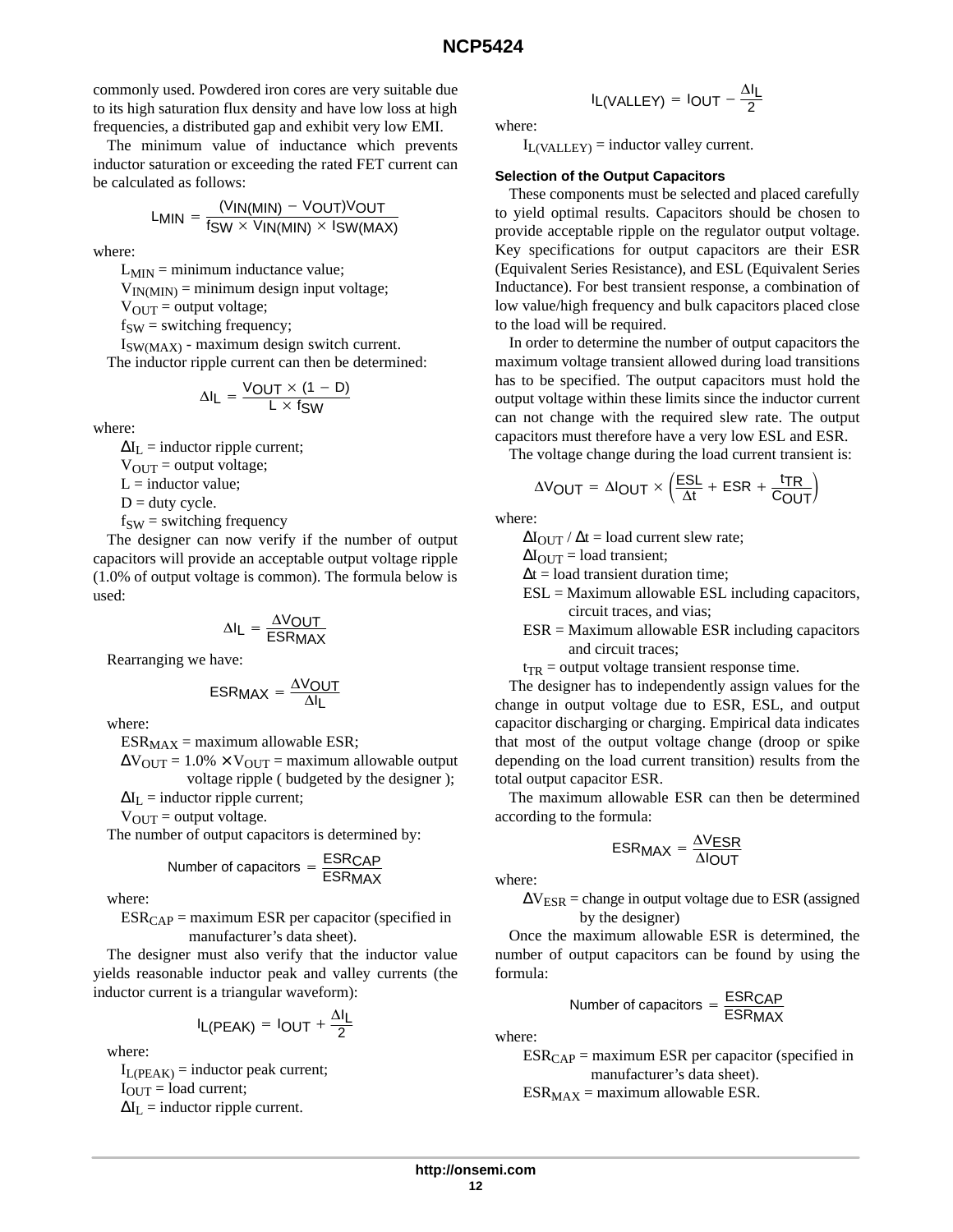The actual output voltage deviation due to ESR can then be verified and compared to the value assigned by the designer:

#### $\Delta V$ ESR =  $\Delta I$ OUT  $\times$  ESRMAX

Similarly, the maximum allowable ESL is calculated from the following formula:

$$
ESL_{MAX} = \frac{\Delta V_{ESL} \times \Delta t}{\Delta I}
$$

#### **Selection of the Input Inductor**

A common requirement is that the buck controller must not disturb the input voltage. One method of achieving this is by using an input inductor and a bypass capacitor. The input inductor isolates the supply from the noise generated in the switching portion of the buck regulator and also limits the inrush current into the input capacitors upon power up. The inductor's limiting effect on the input current slew rate becomes increasingly beneficial during load transients. The worst case is when the load changes from no load to full load (load step), a condition under which the highest voltage change across the input capacitors is also seen by the input inductor. The inductor successfully blocks the ripple current while placing the transient current requirements on the input bypass capacitor bank, which has to initially support the sudden load change.

The minimum inductance value for the input inductor is therefore:

$$
L_{IN} = \frac{\Delta V}{(dl/dt)MAX}
$$

where:

- $L_{IN}$  = input inductor value;
- $\Delta V$  = voltage seen by the input inductor during a full load swing;

 $(dI/dt)_{MAX}$  = maximum allowable input current slew rate. The designer must select the LC filter pole frequency so that at least 40 dB attenuation is obtained at the regulator switching frequency. The LC filter is a double-pole network with a slope of -2.0, a roll-off rate of -40 dB/dec, and a corner frequency:

$$
f_C = \frac{1}{2\pi \times \sqrt{LC}}
$$

where:

 $L = input inductor;$ 

 $C = input capacitor(s)$ .

#### **SELECTION OF THE POWER FET**

#### **FET Basics**

The use of a MOSFET as a power switch is compelled by two reasons: 1) *high input impedance*; and 2) *fast switching times*. The electrical characteristics of a MOSFET are considered to be nearly those of a perfect switch. Control and drive circuitry power is therefore reduced. Because the input impedance is so high, it is voltage driven. The input of the MOSFET acts as if it were a small capacitor, which the driving circuit must charge at turn on. The lower the drive impedance, the higher the rate of rise of  $V_{\text{GS}}$ , and the faster the turn-on time. Power dissipation in the switching MOSFET consists of 1) conduction losses, 2) leakage losses, 3) turn-on switching losses, 4) turn-off switching losses, and 5) gate-transitions losses. The latter three losses are proportional to frequency.

The most important aspect of FET performance is the Static Drain-To-Source On-Resistance  $(R_{DS(ON)})$ , which affects regulator efficiency and FET thermal management requirements. The On-Resistance determines the amount of current a FET can handle without excessive power dissipation that may cause overheating and potentially catastrophic failure. As the drain current rises, especially above the continuous rating, the On-Resistance also increases. Its positive temperature coefficient is between +0.6%/°C and +0.85%/°C. The higher the On-Resistance the larger the conduction loss is. Additionally, the FET gate charge should be low in order to minimize switching losses and reduce power dissipation.

Both logic level and standard FETs can be used.

Voltage applied to the FET gates depends on the application circuit used. Both upper and lower gate driver outputs are specified to drive to within 1.5 V of ground when in the low state and to within 2.0 V of their respective bias supplies when in the high state. In practice, the FET gates will be driven rail-to-rail due to overshoot caused by the capacitive load they present to the controller IC.

#### **Selection of the Switching (Upper) FET**

The designer must ensure that the total power dissipation in the FET switch does not cause the power component's junction temperature to exceed 150°C.

The maximum RMS current through the switch can be determined by the following formula:

$$
I_{RMS(H)} = \sqrt{\frac{\left[\frac{I_L(PEAK)^2 + (I_L(PEAK) \times I_L(VALLEY))}{+ I_L(VALLEY)^2 \times D}\right]}{3}}
$$

where:

 $I_{RMS(H)} =$  maximum switching MOSFET RMS current;  $I_{L(PEAK)} =$  inductor peak current;

 $I_{L(VALLY)}$  = inductor valley current;

 $D =$  duty cycle.

Once the RMS current through the switch is known, the switching MOSFET conduction losses can be calculated: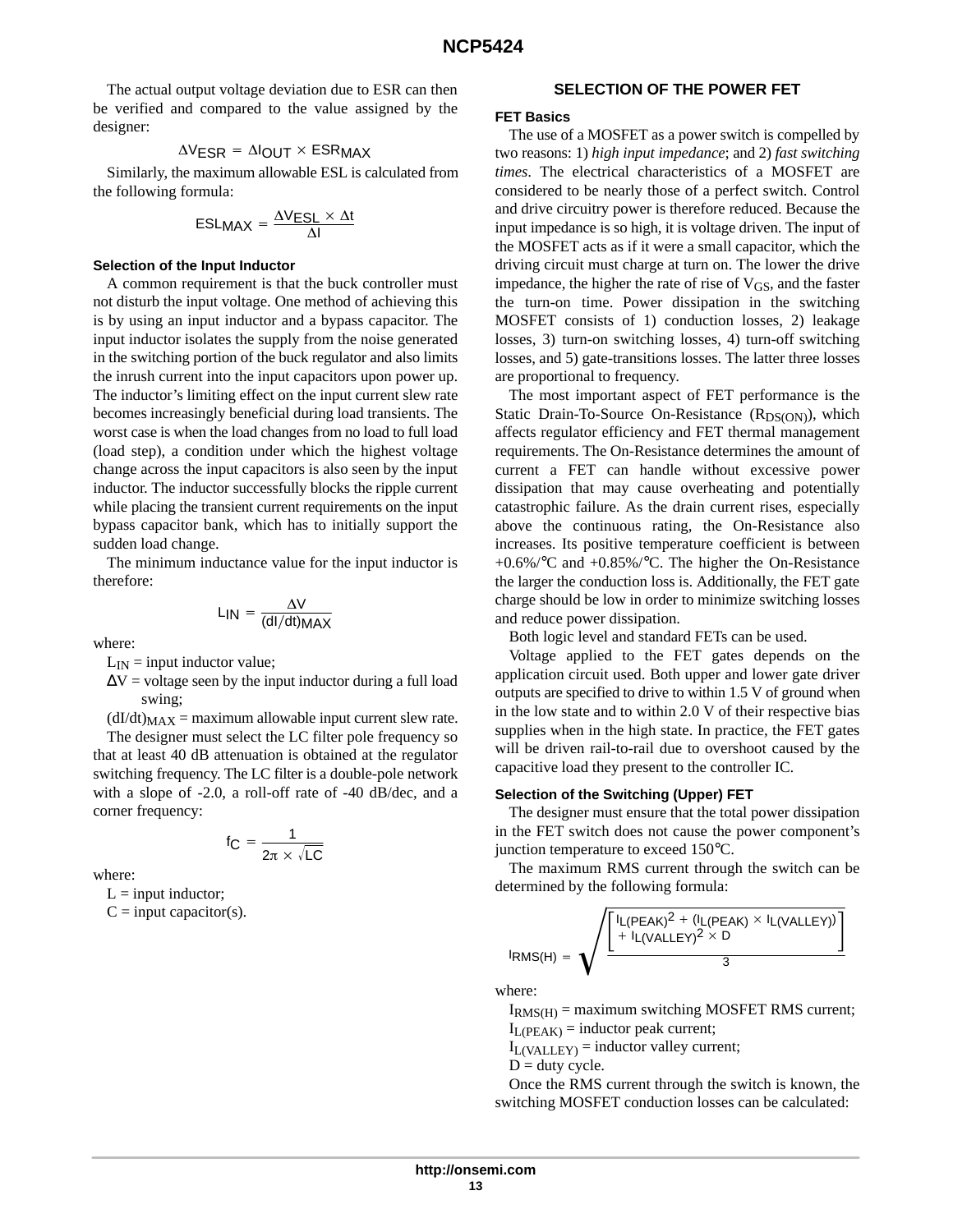## $P$ RMS(H) =  $I$ RMS(H)<sup>2</sup> × RDS(ON)

where:

 $P_{RMS(H)}$  = switching MOSFET conduction losses;

 $I_{RMS(H)} =$  maximum switching MOSFET RMS current;  $R_{DS(ON)} = FET$  drain-to-source on-resistance

The upper MOSFET switching losses are caused during MOSFET switch-on and switch-off and can be determined by using the following formula:

$$
PSWH = PSWH(ON) + PSWH(OFF)
$$

$$
= \frac{V_{IN} \times IOUT \times (tRISE + tFALL)}{6T}
$$

where:

 $P_{SWH(ON)} =$  upper MOSFET switch-on losses;

PSWH(OFF) = upper MOSFET switch-off losses;

 $V_{IN}$  = input voltage;

 $I_{\text{OUT}} =$  load current;

 $t_{RISE}$  = MOSFET rise time (from FET manufacturer's switching characteristics performance curve);

$$
t_{FALL} = \text{MOSFET fall time (from FET manufacturer's switching characteristics performance curve);}
$$

 $T = 1/f_{SW} = period.$ The total power dissipation in the switching MOSFET can then be calculated as:

 $PHFET(TOTAL) = PRMS(H) + PSWH(ON) + PSWH(OFF)$ 

where:

PHFET(TOTAL) = total switching (upper) MOSFET losses;

 $P_{RMS(H)} =$  upper MOSFET switch conduction Losses;

 $P_{SWH(ON)} =$  upper MOSFET switch-on losses;

 $P_{SWH(OFF)} =$  upper MOSFET switch-off losses; Once the total power dissipation in the switching FET is

known, the maximum FET switch junction temperature can be calculated:

$$
T_J = T_A + [P_{HFET(TOTAL)} \times R_{\Theta JA}]
$$

where:

 $T_J$  = FET junction temperature;

 $T_A$  = ambient temperature;

PHFET(TOTAL) = total switching (upper) FET losses;  $R_{\Theta JA}$  = upper FET junction- to- ambient thermal resistance.

#### **Selection of the Synchronous (Lower) FET**

The switch conduction losses for the lower FET can be calculated as follows:

$$
PRMS(L) = IRMS2 \times RDS(ON)
$$

$$
= [IOUT \times \sqrt{(1-D)}]^2 \times RDS(ON)
$$

where:

 $P_{RMS(L)} =$  lower MOSFET conduction losses;

 $I<sub>OUT</sub> = load current;$ 

 $D = Duty$  Cycle;

 $R_{DS(ON)} =$  lower FET drain-to-source on-resistance.

The synchronous MOSFET has no switching losses, except for losses in the internal body diode, because it turns on into near zero voltage conditions. The MOSFET body diode will conduct during the non-overlap time and the resulting power dissipation (neglecting reverse recovery losses) can be calculated as follows:

 $PSWL = VSD \times ILOAD \times non- overlap time \times fSW$ where:

 $P_{SWI}$  = lower FET switching losses;

 $V_{SD}$  = lower FET source-to-drain voltage;

 $I_{\text{LOAD}} =$  load current;

Non-overlap time =  $GATE(L)$ -to- $GATE(H)$  or GATE(H)-to-GA TE(L) delay (from NCP5424 data sheet Electrical Characteristics section);

 $f_{SW}$  = switching frequency.

The total power dissipation in the synchronous (lower) MOSFET can then be calculated as:

$$
P_{LFET(TOTAL)} = P_{RMS(L)} + P_{SWL}
$$

where:

 $P_{\text{LEFT(TOTAL)}} =$  Synchronous (lower) FET total losses;

 $P_{RMS(L)} =$  Switch Conduction Losses;

 $P_{SWL}$  = Switching losses.

Once the total power dissipation in the synchronous FET is known the maximum FET switch junction temperature can be calculated:

$$
T_J = T_A + [P_{LFET(TOTAL)} \times R_{\Theta JA}]
$$

where:

 $T_J = MOSFET$  junction temperature;

 $T_A$  = ambient temperature;

 $P_{LEFT(TOTAL)} = total$  synchronous (lower) FET losses;

 $R_{\Theta JA}$  = lower FET junction- to- ambient thermal resistance.

#### **Control IC Power Dissipation**

The power dissipation of the IC varies with the MOSFETs used,  $V_{CC}$ , and the NCP5424 operating frequency. The average MOSFET gate charge current typically dominates the control IC power dissipation.

The IC power dissipation is determined by the formula:

 $PCONTROL(IC) = ICC1VCC1 + IBSTVBST + PGATE(H)1$ 

$$
+ PGATE(L)1 + PGATE(H)2 + PGATE(L)2
$$

where:

 $P_{CONTROL(IC)} =$  control IC power dissipation;

 $I_{CC1}$  = IC quiescent supply current;

 $V_{\text{CC1}} = \text{IC supply voltage};$ 

 $P_{GATE(H)}$  = upper MOSFET gate driver (IC) losses;

 $P_{GATE(L)} =$  lower MOSFET gate driver (IC) losses.

The upper (switching) MOSFET gate driver (IC) losses are:

$$
PGATE(H) = QGATE(H) \times fSW \times VBST
$$

where:

 $P_{GATE(H)} =$  upper MOSFET gate driver (IC) losses;

 $Q_{GATE(H)}$  = total upper MOSFET gate charge at  $V_{CC}$ ;  $f_{SW}$  = switching frequency;

The lower (synchronous) MOSFET gate driver (IC) losses are:

 $PGATE(L) = QGATE(L) \times fSW \times VCC$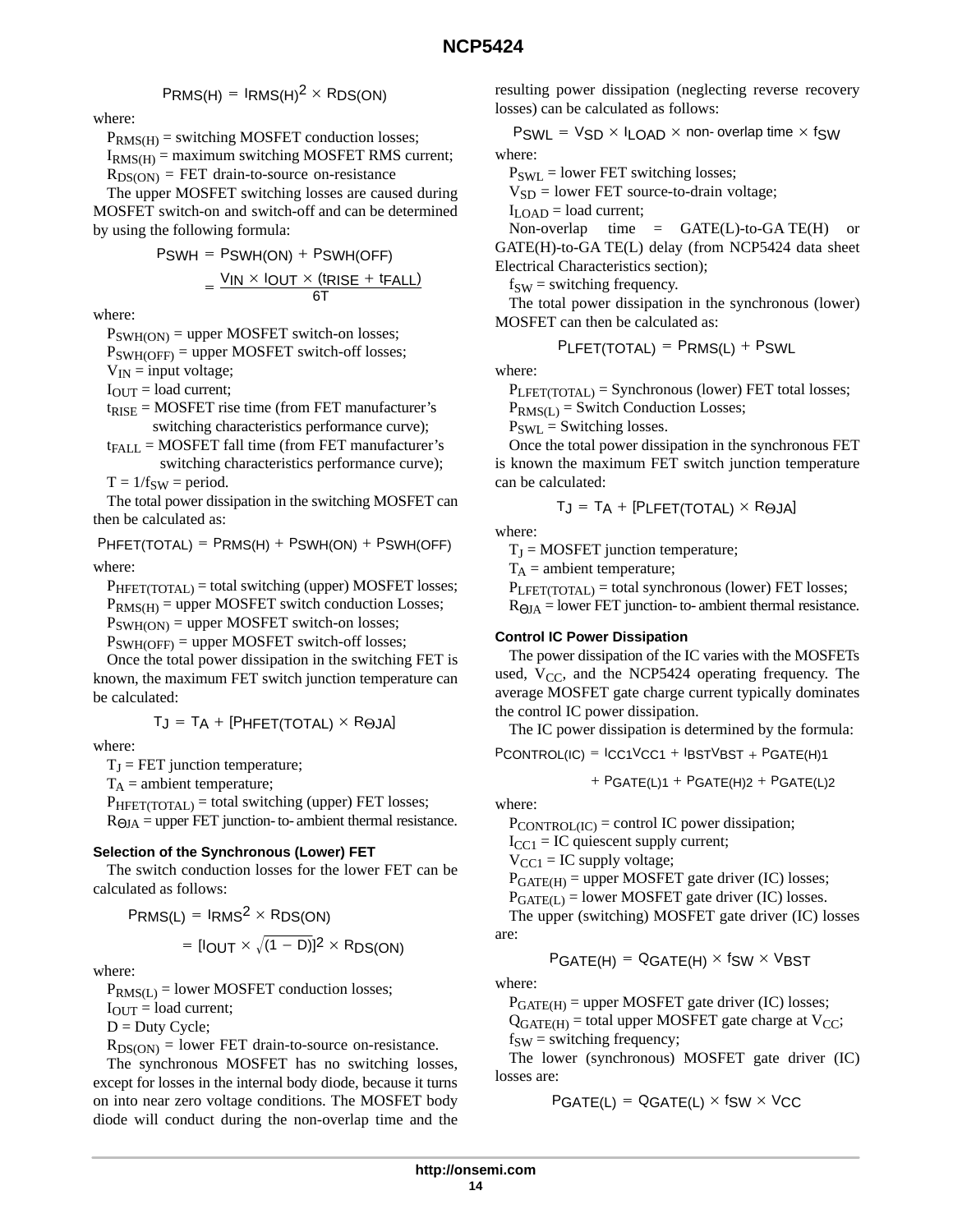where:

 $P_{GATE(L)} =$  lower MOSFET gate driver (IC) losses;

 $Q_{GATE(L)}$  = total lower MOSFET gate charge at  $V_{CC}$ ;  $f_{SW}$  = switching frequency;

The junction temperature of the control IC is primarily a function of the PCB layout, since most of the heat is removed through the traces connected to the pins of the IC.

#### **Selection of the Current Sharing Ratio**

When the two controllers are connected together as a single output two-phase Buck Converter, the two controllers are in a Master-Slave configuration. The Slave controller on the right side of Figure 1 tries to follow information provided by the Master controller, on the left. The circuit uses inductor current sensing, in which the parasitic resistance (LSR) of the controller's output chokes are used as a current sensing element. On the Slave side (Controller Two), both Error Amplifier inputs are brought to external pins so the reference is available. The RC network in parallel with the output inductor on the Master side (Controller One) generates the reference for the Slave. Current information from the Slave is fed back to the error amplifier's inverting input. In this configuration, the Slave tries to adjust its current to match the current information fed to its reference input from the Master Controller. In Figure 1, R1, R2 and C6 are used to generate the Slave's reference. R17 and C14 generate the Slave's inverting input signal. If 50-50 current sharing is needed, then only R2 and C6 are required to generate the reference signal. The values for both sides should be calculated with the following equation.

 $R = \frac{L}{C6 \cdot RL}$ 

where:

- $L =$  Inductor value, both Controllers should use the same inductor.
- $RL =$  Internal resistance of L, from inductor data sheet.

 $C6 =$  Select a value such that  $R < 15$  k $\Omega$ .

With the RC time constant selected to equal the  $L/R<sub>L</sub>$  time constant, the voltage across the capacitor will be equal to the voltage drop across the internal resistance of the inductor. For proper sharing, the inductors on both sides should be the same.

If a ratio other than 50-50 is needed, the R and C values of the inverting signal filter are calculated using the previous equation. Since the reference signal has to be divided down to the proper ratio, R1 is required. Using the same capacitance value, the following equation is used to calculate the proper values for the reference filter.

$$
R2 = \frac{R1(1 - Ratio)}{Ratio}
$$

where:

 $R1$  = Chosen Value, 10 k $\Omega$  is recommended.

Ratio = 
$$
\frac{\% \text{ slave}}{\% \text{master}}
$$
, input power ratio

To ensure greater accuracy, the equivalent parallel resistance of R1 and R2 should be greater or equal to the value R17, the resistance value calculated for the inverting signal.

$$
\mathsf{R17} \leq \frac{\mathsf{R1} \cdot \mathsf{R2}}{\mathsf{R1} + \mathsf{R2}}
$$

 $R17$  = The inverting signal filter resistance.

#### **Current Sharing Errors**

The three main errors in current sharing arise from board layout imbalances, inductor mismatch, and input offsets in the error amplifiers. The first two sources of error can be controlled through careful component selection and good layout practice. With a 4.0 m $\Omega$  inductor, for example, one mV of input offset error will represent .25 A of error. One way to diminish this effect is to use higher resistance inductors but the penalty is higher power losses in the inductors. Fortunately, the input offset of the NCP5424 is low so that this error term is reduced.

#### **Current Sharing Compensation Capacitor Selection**

The NCP5424 is designed for single and dual output applications. Therefore the IC needs two separate compensation capacitors for the dual output designs, which is not desirable for a single output design. With two compensation capacitors, a race condition between the master and slave controllers is created. During start-up or upon leaving Hiccup mode, the Master's Error Amplifier starts charging Comp1. When Comp1 reaches 0.40 V, both controllers begin to regulate the output. The Slave Controller voltage reference is generated externally by the Master's output, while the Master has an internal 1.0 V reference. Since Comp2 does not start charging until Comp1 reaches 0.40 V, the Slave's PWM inverting input is lower than its Vfb-2 input causing a reset of the Slave Controller output driver. Gate(L)2 turns on, sinking current from the output, while the Master's output driver is set turning  $Gate(H)1$  on and sourcing current to the output (since its PWM inverting input is higher than its Vfb1 input). This condition will continue until Comp2's amplitude is equal to Comp1's. During this condition, the output voltage is being shorted to ground through the bottom FET, on the slave side. In hiccup mode, if this shoot-through current is large enough to develop 70 mV across L1, the Controllers will remain in hiccup mode even after the external load or short is removed. To avoid this condition, the Comp2 ramp's rise time is increased to minimize the shoot-through current. The value of the Comp2 capacitor is calculated by the following equations.

$$
RX = R_{L2} + R_{fet}
$$

$$
C13 = \frac{C8}{0.45 \cdot R_{L2}} + 1
$$

$$
C13 = \frac{0.45 \cdot R_{L2}}{(0.07 \cdot 25\%) \cdot R_{X} + 1}
$$

where:

- $C8 = Compl$  capacitor value, 0.22  $\mu$ F is suggested.
- $R_{L2}$  =Inductor parasitic resistance (LSR), see inductor's data sheet.

 $R_{\text{fet}} = R_{DS(on)}$  of the Slave's lower FET, see data sheet.

A good rule of thumb is a 20 to 1 ratio between Comp1 and Comp2. If soft start rise time is not an issue, a  $0.22 \mu F$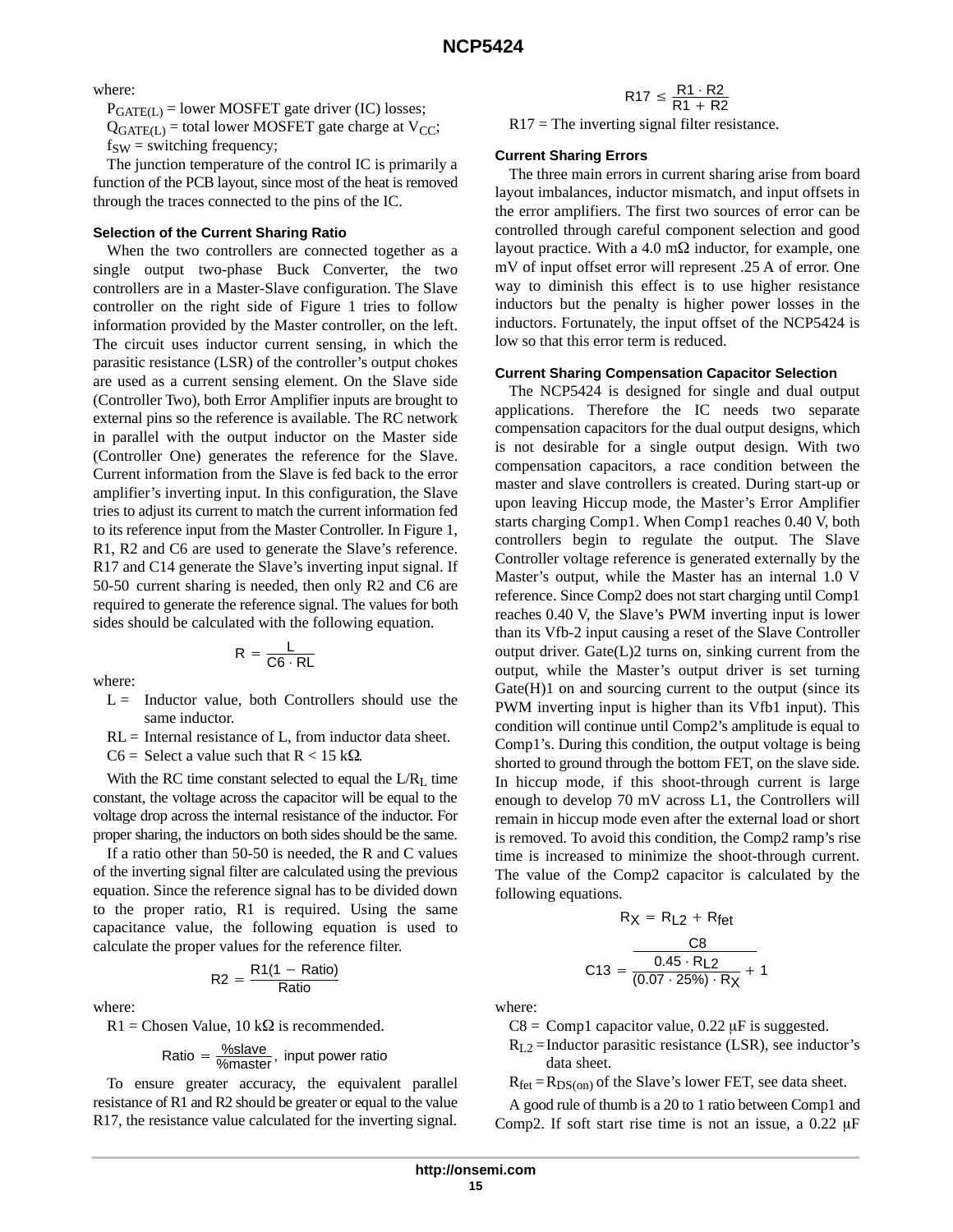capacitor on the Comp1 pin and a  $0.01 \mu$ F capacitor on the Comp2 pin in suggested.

#### **Selecting Current Sharing Current Limit**

In a two-phase single output application, there are two different current limit options. The Master (Controller One) current limit can be set equal to the Slave (Controller Two) which brings both controllers into Hiccup Mode during an overcurrent condition. The second option is to set Slave current limit lower than that of the Master, which limits the Slave's input power when its limit is reached, while the output voltage remains in regulation. Both Master and Slave will go into hiccup mode if the Master's limit is reached. During Cycle-By-Cycle current limit, the Slave's operating frequency will decrease in half, due to pulse skipping, resulting in phase overlap. This overlap will increase the output voltage ripple.

Exceeding 70 mV between the IS+ and IS- pins trips the current limits. A divided down  $V_{\text{out}}$  signal is used to generate the IS- reference, and inductor sensing of the controllers output chokes provide the output current information to IS+X pin. The inductor sensing is achieved by placing a series RC in parallel with the output choke. With the RC time constant selected to equal the L/RL time constant, the voltage across the capacitor will be equal to the voltage drop across the internal resistance of the inductor.

The resistance of the output choke (LSR) must be known to calculate the overcurrent trip point. The voltage drop across the inductor at overcurrent is calculated as follows:

$$
V_L = R_L \cdot I_{\text{out}} \tag{eq. 1}
$$

where:

 $V_L$  = Voltage drop across the inductor,

 $R_L$  = LSR of the inductor,

 $I_{out}$  = Output current trip point for one phase.

For Hiccup Mode only, both sensing networks should have the identical values.

If the inductor selected has a  $5.0 \text{ m}\Omega$  LSR and the current limit is 10 A through one of the phases, then the analog signal will be 50 mV. Since this value is less than 70 mV, then the IS- divider, R3 and R4 in Figure 1, must scale down the  $V_{out}$  by 20 mV, thus placing a 20 mV offset across the ISand IS+x pin at no load and allowing the Controllers to trip into current limit with only 50 mV across the inductor. In this case, the RC values are calculated using the following equation:

$$
R_{\text{RC}} = \frac{L}{C_{\text{RC}} \cdot R_L}
$$
 (eq. 2)

- $L =$  Inductor value, both Controllers should have the same value.
- $R_L$  = Internal resistance of L, see data sheet.
- $C_{RC}$  = Chosen value, 0.1 µF will make R a reasonable value.

And the IS- divider value can be selected with this equation.

$$
R3 = \left(\frac{V_{\text{out}}}{V_{\text{out}} - V_{\text{OS}}} - 1\right) \cdot R4 \quad (eq. 3)
$$

where:

- $V_{\text{out}}$  = Output regulated voltage.
- $V_{os}$  = Offset voltage, example above was 20 mV.
- $R4 =$  Chosen value, 10 K $\Omega$  is a good choice.

If  $V_{\text{os}}$  is larger than 70 mV, then the current signal from the output chokes must be divided down. For example, if the inductor's LSR is equal to 8.0 m $\Omega$  and the current limit is 15 A, then the current signal is 120 mV, which is almost twice the comparator's offset (70 mV). This signal can be divided down by adding a resistor (R1) in parallel with the capacitor (C6) in the inductor sensing network, see Figure 1. The divider R1 and R2 can be set to equal value to divide the current signal in half and equation (3) should be used to select the proper voltage divider. Notice that the divider R1 and R2, divides down the voltage applied to the capacitor  $C_{RC}$  by a factor of 2. This divides the voltage across the output inductor's LSR by a factor of two and results in twice the current limit. This scaling technique is another way the current limit may be set so that virtually any current limit may be obtained.

To ensure accuracy, the equivalent parallel resistance of R1 and R2 should be greater or equal to the value  $R_{RC}$ , the resistance value calculated from equation (2). If Hiccup Mode is used, then both sensing network values must be equal.

If Cycle-by-Cycle is desired, then equation (1), (2) and (3) should be used to select the Slave's inductor sensing network for the desired current limit and equation (4) should be used to raise the Master's current limit, Hiccup Mode, above the Slave's limit.

$$
R2 = \frac{R1(1 - Ratio)}{Ratio}
$$
 (eq. 4)

where:

 $R1 =$  Chosen value, 10 K $\Omega$  is recommended,

Ratio =  $\frac{I_{\text{Slave.limit}}}{I_{\text{master.limit}}}$ , Master's and Slave's current limit ratio.

To ensure greater accuracy, the equivalent parallel resistance of R1 and R2 should be greater or equal to the value  $R_{RC}$ , value calculated from equation (2).

$$
R_{\text{RC}} \leq \frac{R1 \cdot R2}{R1 + R2} \qquad \qquad \text{(eq. 5)}
$$

#### **Current Sensing**

The current supplied to the load can be sensed easily using the IS+ and IS- pins for the output. These pins sense a voltage, proportional to the output current, and compare it to a fixed internal voltage threshold. When the differential voltage exceeds 70 mV, the internal overcurrent protection system goes into hiccup mode. Two methods for sensing the current are available.

**Sense Resistor.** A sense resistor can be added in series with the inductor. When the voltage drop across the sense resistor exceeds the internal voltage threshold of 70 mV, a fault condition is set.

The sense resistor is selected according to: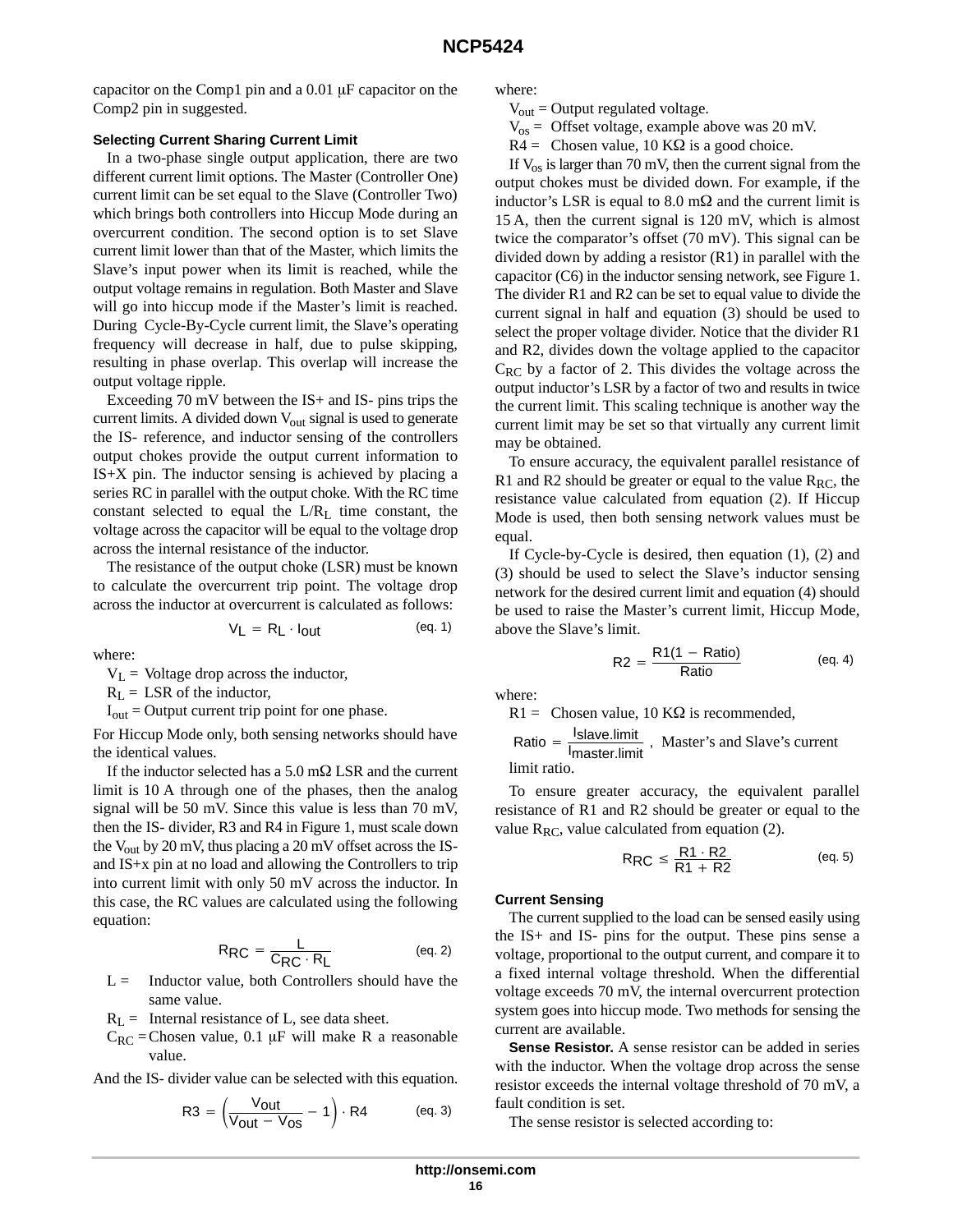## $\mathsf{RSENSE} = \frac{\mathsf{0.070\ V}}{\mathsf{I}\mathsf{L}\mathsf{IMIT}}$

In a high current supply, the sense resistor will be a very low value, typically less than 10 mΩ. Such a resistor can be either a discrete component or a PCB trace. The resistance value of a discrete component can be more precise than a PCB trace, but the cost is also greater.

Setting the current limit using an external sense resistor is very precise because all the values can be designed to specific tolerances. However, the disadvantage of using a sense resistor is its additional constant power loss and heat generation.

**Inductor ESR.** Another means of sensing current is to use the intrinsic resistance of the inductor. A model of an inductor reveals that the windings of an inductor have an effective series resistance (ESR).

The voltage drop across the inductor ESR can be measured with a simple parallel circuit: an RC integrator. If the value of  $R_{S1}$  and C are chosen such that:

$$
\frac{L}{ESR} = R_{S1}C
$$

then the voltage measured across the capacitor C will be:

$$
V_C = ESR \times I_{LIM}
$$

**Selecting Components.** Select the capacitor C first. A value of 0.1  $\mu$ F is recommended. The value of R<sub>S1</sub> can be selected according to:

$$
R_{S1} = \frac{1}{ESR \times C}
$$

Typical values for inductor ESR range in the low m; consult manufacturer's datasheet for specific details.

Selection of components at these values will result in a current limit of:



**Figure 9. Inductor ESR Current Sensing**

Given an ESR value of 3.5 m $\Omega$ , the current limit becomes 20 A. If an increased current limit is required, a resistor divider can be added.

The advantages of setting the current limit by using the winding resistance of the inductor are that efficiency is maximized and heat generation is minimized. The tolerance of the inductor ESR must be factored into the design of the

current limit. Finally, one or two more components are required for this approach than with resistor sensing.

#### **Adding External Slope Compensation**

Today's voltage regulators are expected to meet very stringent load transient requirements. One of the key factors in achieving tight dynamic voltage regulation is low ESR. Low ESR at the regulator output results in low output voltage ripple. The consequence is, however, that very little voltage ramp exists at the control IC feedback pin  $(V_{FB})$ , resulting in increased regulator sensitivity to noise and the potential for loop instability. In applications where the internal slope compensation is insufficient, the performance of the NCP5424-based regulator can be improved through the addition of a fixed amount of external slope compensation at the output of the PWM Error Amplifier (the COMP pin) during the regulator off-time. Referring to Figure 8, the amount of voltage ramp at the COMP pin is dependent on the gate voltage of the lower (synchronous) FET and the value of resistor divider formed by R1and R2.

$$
\text{VSLOPECOMP} = \text{VGATE(L)} \times \left(\frac{R2}{R1 + R2}\right) \times (1 - e^{\frac{-t}{T}})
$$

where:

VSLOPECOMP = amount of slope added;

 $V_{GATE(L)} =$  lower MOSFET gate voltage;

 $R1, R2$  = voltage divider resistors;

 $t = t_{ON}$  or  $t_{OFF}$  (switch off-time);

 $\tau = RC$  constant determined by C1 and the parallel combination of R1, R2 neglecting the low driver output impedance.



**Proper Voltage Ramp at the Beginning of Each On-Time Cycle**

The artificial voltage ramp created by the slope compensation scheme results in improved control loop stability provided that the RC filter time constant is smaller than the off-time cycle duration (time during which the lower MOSFET is conducting). It is important that the series combination of R1 and R2 is high enough in resistance to avoid loading the GATE(L) pin. Also, C1 should be very small (less than a few nF) to avoid heating the part.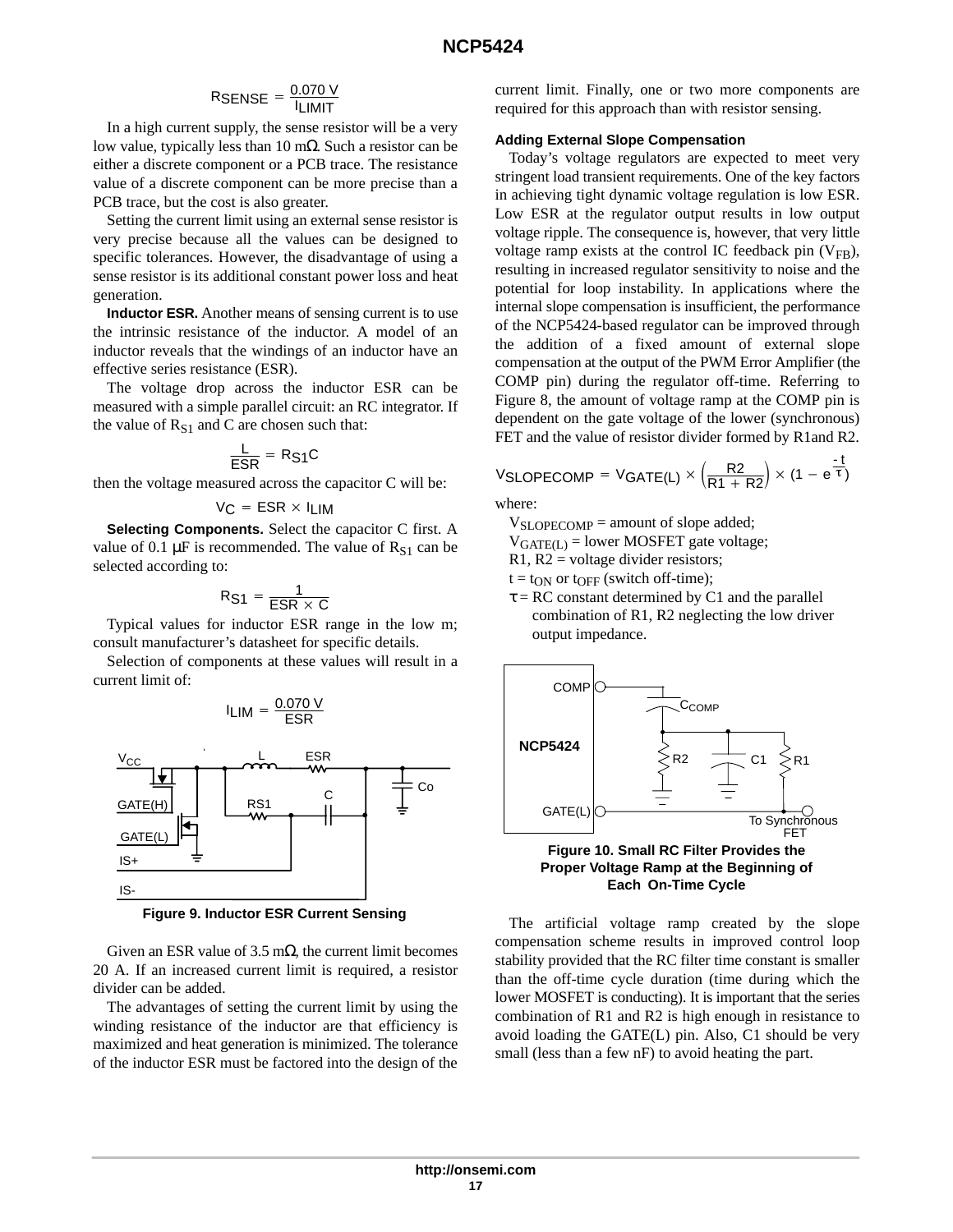## **EMI MANAGEMENT**

As a consequence of large currents being turned on and off at high frequency, switching regulators generate noise as a consequence of their normal operation. When designing for compliance with EMI/EMC regulations, additional components may be added to reduce noise emissions. These components are not required for regulator operation and experimental results may allow them to be eliminated. The input filter inductor may not be required because bulk filter and bypass capacitors, as well as other loads located on the board will tend to reduce regulator di/dt effects on the circuit board and input power supply. Placement of the power component to minimize routing distance will also help to reduce emissions.

#### **LAYOUT GUIDELINES**

When laying out the CPU buck regulator on a printed circuit board, the following checklist should be used to ensure proper operation of the NCP5424.

- 1. Rapid changes in voltage across parasitic capacitors and abrupt changes in current in parasitic inductors are major concerns for a good layout.
- 2. Keep high currents out of sensitive ground connections.
- 3. Avoid ground loops as they pick up noise. Use star or single point grounding.
- 4. For high power buck regulators on double-sided PCB's a single ground plane (usually the bottom) is recommended.
- 5. Even though double sided PCB's are usually sufficient for a good layout, four-layer PCB's are the optimum approach to reducing susceptibility to

noise. Use the two internal layers as the power and GND planes, the top layer for power connections and component vias, and the bottom layers for the noise sensitive traces.

- 6. Keep the inductor switching node small by placing the output inductor, switching and synchronous FETs close together.
- 7. The MOSFET gate traces to the IC must be short, straight, and wide as possible.
- 8. Use fewer, but larger output capacitors, keep the capacitors clustered, and use multiple layer traces with heavy copper to keep the parasitic resistance low.
- 9. Place the switching MOSFET as close to the input capacitors as possible.
- 10. Place the output capacitors as close to the load as possible.
- 11. Place the COMP capacitor as close as possible to the COMP pin.
- 12. Connect the filter components of the following pins: ROSC, VFB, VOUT, and COMP to the GND pin with a single trace, and connect this local GND trace to the output capacitor GND.
- 13. Place the  $V_{CC}$  bypass capacitors as close as possible to the IC.
- 14. Place the  $R<sub>OSC</sub>$  resistor as close as possible to the R<sub>OSC</sub> pin.
- 15. Include provisions for 100-100pF capacitor across each resistor of the feedback network to improve noise immunity and add COMP.
- 16. Assign the output with lower duty cycle to channel 2, which has better noise immunity.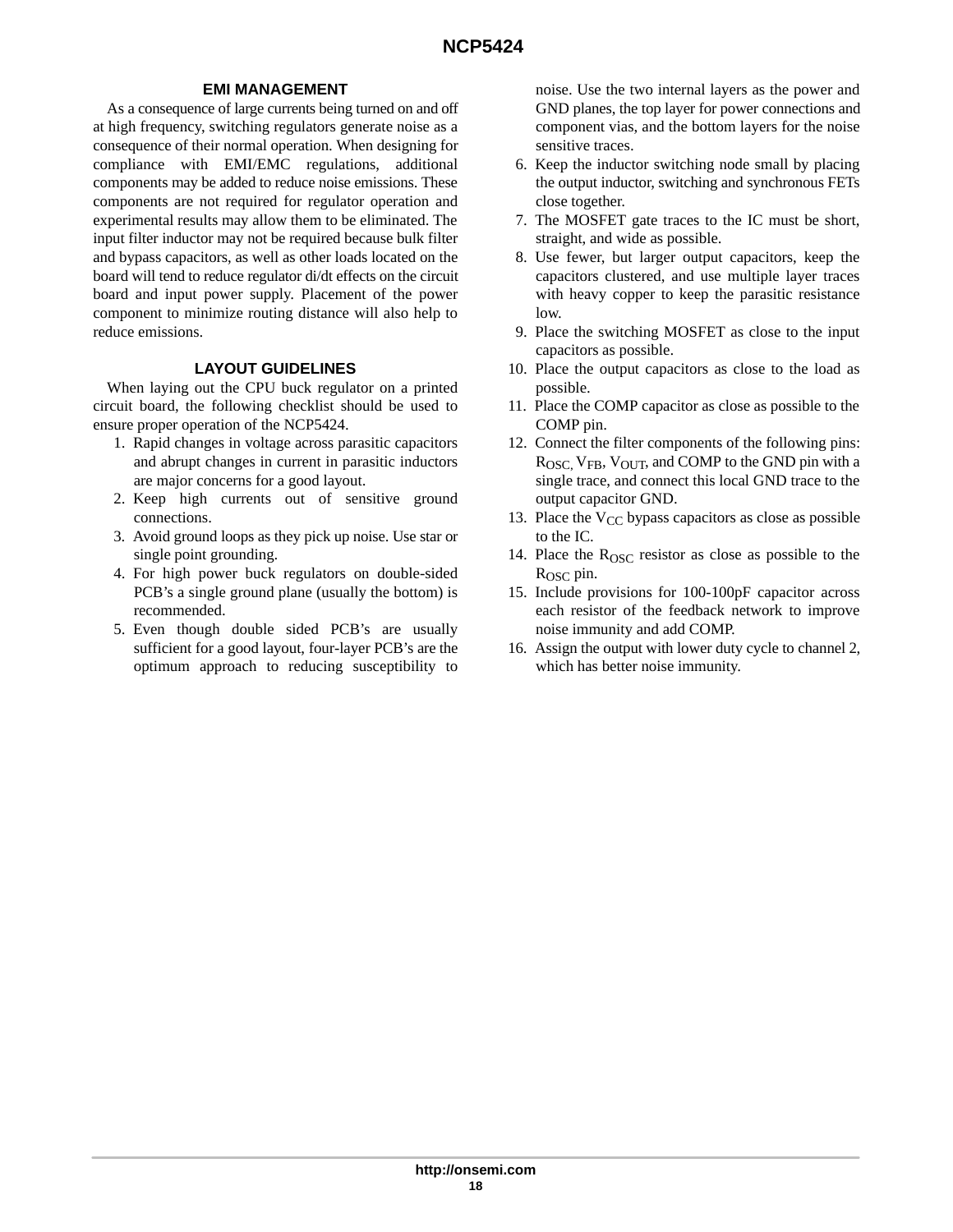## **PACKAGE DIMENSIONS**



- NOTES:<br>
1. DIMENSIONING AND TOLERANCING PER ANSI<br>
Y14.5M, 1982.<br>
2. CONTROLLING DIMENSION: MILLIMETER.<br>
3. DIMENSIONS A AND B DO NOT INCLUDE<br>
MOLD PROTRUSION.<br>
4. MAXIMUM MOLD PROTRUSION 0.15 (0.006)<br>
PER SIDE.
- 
- 
- 
- 5. DIMENSION D DOES NOT INCLUDE DAMBAR<br>PROTRUSION. ALLOWABLE DAMBAR<br>PROTRUSION SHALL BE 0.127 (0.005) TOTAL<br>IN EXCESS OF THE D DIMENSION AT<br>MAXIMUM MATERIAL CONDITION.

|            | <b>MILLIMETERS</b> |           |                   | <b>INCHES</b> |
|------------|--------------------|-----------|-------------------|---------------|
| <b>DIM</b> | MIN                | MAX       | <b>MAX</b><br>MIN |               |
| A          | 9.80               | 10.00     | 0.386             | 0.393         |
| в          | 3.80               | 4.00      | 0.150             | 0.157         |
| c          | 1.35               | 1.75      | 0.054             | 0.068         |
| D          | 0.35               | 0.49      | 0.014             | 0.019         |
| F          | 0.40               | 1.25      | 0.016             | 0.049         |
| G          | 1.27 BSC           |           | 0.050 BSC         |               |
| J          | 0.19               | 0.25      | 0.008             | 0.009         |
| κ          | 0.10               | 0.25      | 0.004             | 0.009         |
| M          | $0^{\circ}$        | $7^\circ$ | $0^{\circ}$       | $7^\circ$     |
| P          | 5.80               | 6.20      | 0.229             | 0.244         |
| R          | 0.25               | 0.50      | 0.010             | 0.019         |